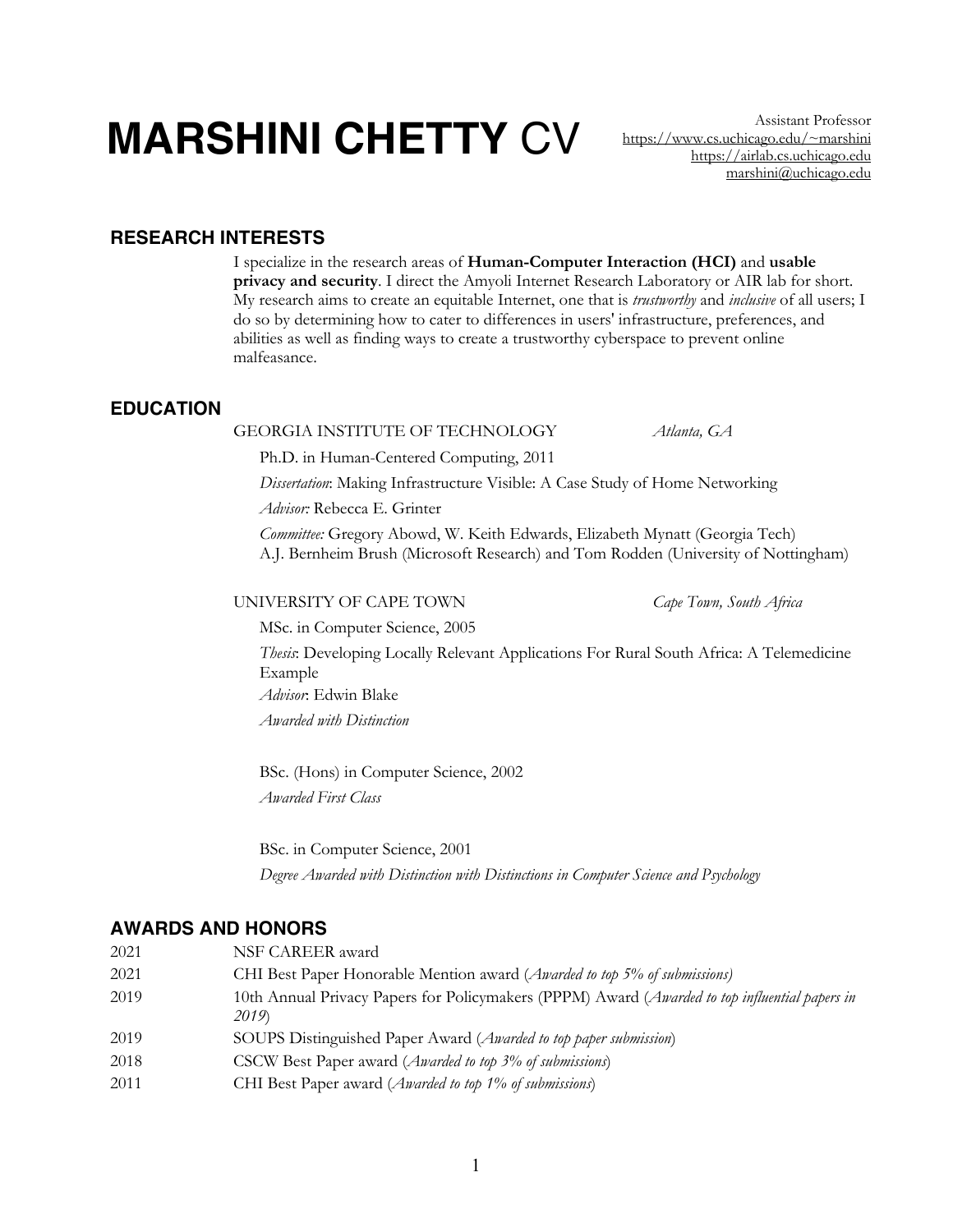| Georgia Tech College of Computing Outstanding Graduate Research Assistant Award (Awarded<br>to                                              |
|---------------------------------------------------------------------------------------------------------------------------------------------|
| 1 GRA in the College of Computing)                                                                                                          |
| Intel Ph.D. Fellowship. (27 fellowships awarded nationally to top computer science researchers.)                                            |
| Georgia Tech Research and Innovation Conference \$2000 Travel Grant (Awarded within<br>departments<br>for outstanding poster presentation.) |
| Georgia Tech GVU Foley Scholar Award (Awarded to 2 graduate students at GVU center for<br>research excellence.)                             |
| Georgia Tech GVU Foley Scholar Finalist                                                                                                     |
| Google Anita Borg Scholarship (20 scholarships awarded nationally to top women computer scientists.)                                        |
| Georgia Tech Sam Nunn Security Fellowship (6 fellowships awarded institute wide for scientists<br>to engage in policy matters.)             |
| Google Women of Color Scholarship to attend Grace Hopper conference.                                                                        |
| 2nd Place at the ACM CHI Student Design Competition. (Out of 15 competing teams.)                                                           |
| Computer Science Merit Certificate for academic achievement (Awarded to top 1% of computer<br>science students in the department.)          |
| Fulbright Scholarship (13 scholarships awarded nationally in South Africa)                                                                  |
| National Research Foundation Equity scholarship (Awarded nationally for academic achievement<br>to cover graduate study living expenses.)   |
| University of Cape Town University Council bursary (Awarded for academic achievement.)                                                      |
| HSBC bursary for academic achievement. (Awarded institute wide for academic achievement to<br>cover full tuition and living expenses.)      |
| Class Medal for CS 302F (Operating systems, databases, and software engineering). (Awarded to<br>top student in the class.)                 |
| Microsoft scholarship to attend Tech Ed conference (Awarded to top computer science student in<br>department.)                              |
| William Campbell-Pill scholarship (Awarded to one student institute-wide for academic achievement.)                                         |
| Dean's Merit list (Awarded to top 1% of students in the Sciences.)                                                                          |
|                                                                                                                                             |

# **WORK EXPERIENCE**

| $2019$ -Present | <b>Assistant Professor</b>                                        | University of Chicago, Chicago, IL         |  |
|-----------------|-------------------------------------------------------------------|--------------------------------------------|--|
|                 | Department of Computer Science                                    |                                            |  |
| 2016-2019       | <b>Research Scholar</b>                                           | Princeton University, Princeton, NJ        |  |
|                 | Department of Computer Science                                    |                                            |  |
| 2013-2016       | <b>Assistant Professor</b>                                        | University of Maryland, College Park, MD   |  |
|                 | College of Information Studies                                    |                                            |  |
|                 | Institute for Advanced Computing Studies                          |                                            |  |
|                 | Department of Computer Science (Affiliate)                        |                                            |  |
| 2012-2013       | <b>Research Fellow</b>                                            | ResearchICTAfrica, Cape Town, South Africa |  |
|                 | Assessing the quality of service of broadband services in Africa. |                                            |  |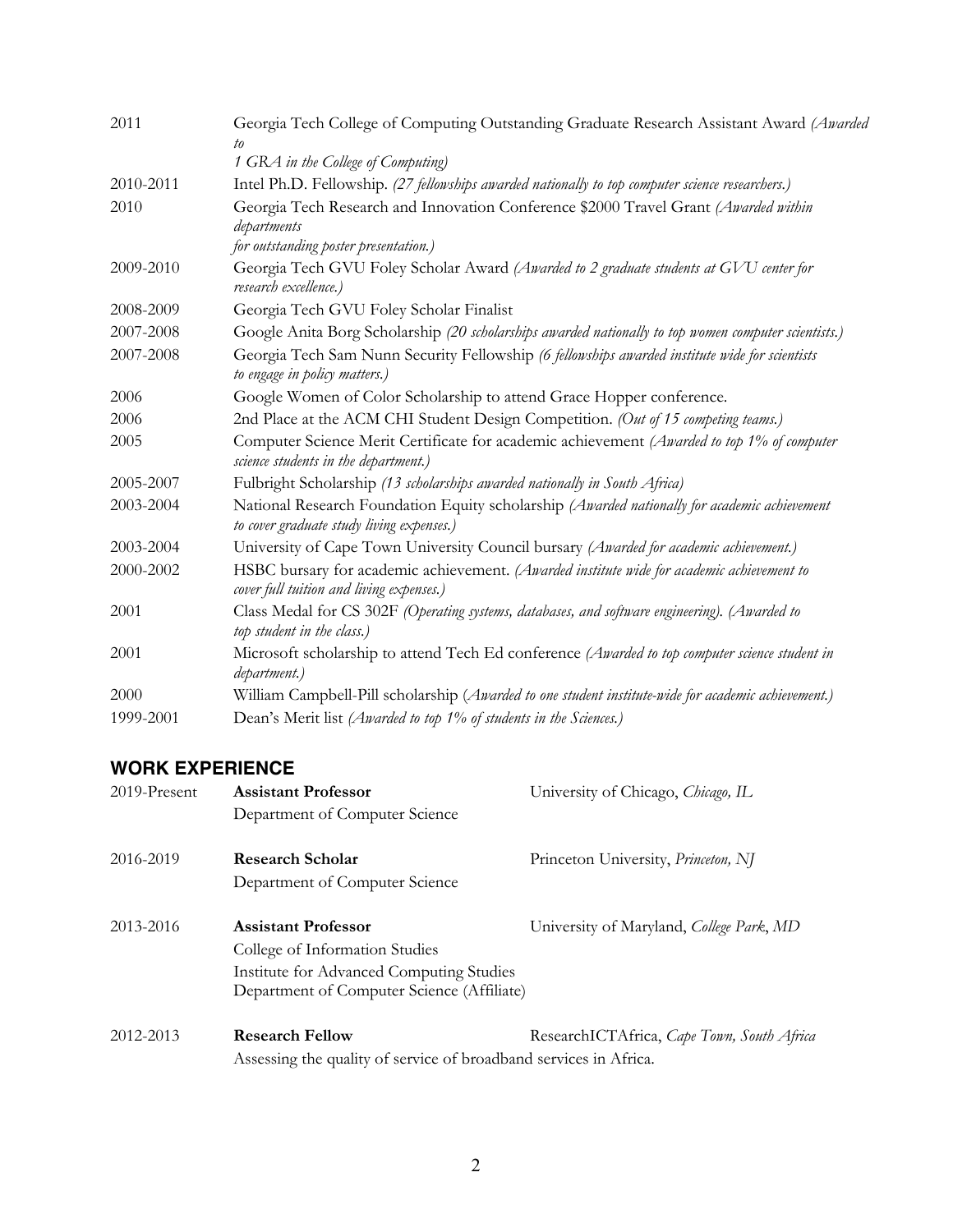| 2011-2012 | <b>Postdoctoral Researcher</b>                                                                                                                                                            | Georgia Tech, Atlanta, GA                                                                                                                                                    |  |
|-----------|-------------------------------------------------------------------------------------------------------------------------------------------------------------------------------------------|------------------------------------------------------------------------------------------------------------------------------------------------------------------------------|--|
|           | Worked in the Pixi laboratory at the Graphics Visualization and Usability (GVU) center with<br>Assoc. Prof. W. Keith Edwards. Projects included designing and implementing tools for home |                                                                                                                                                                              |  |
|           |                                                                                                                                                                                           | network management including the uCap tool for managing a home data cap.                                                                                                     |  |
| 2005-2011 | <b>Graduate Research Assistant</b>                                                                                                                                                        | Georgia Tech, Atlanta, GA                                                                                                                                                    |  |
|           |                                                                                                                                                                                           | Research assistant in the Work2Play laboratory. Projects included studying home network user<br>needs and developing tools to make network information visible to end-users. |  |
| 2010      | <b>Fall Research Intern</b>                                                                                                                                                               | Microsoft Research, Cape Town, South Africa                                                                                                                                  |  |
|           | Microsoft Research (MSR) India, MSR Redmond and MSR Cambridge.<br>Mentors: A.J. Bernheim Brush, Richard Banks, and Jonathan Donner                                                        | Research on how home Internet users deal with capped bandwidth plans. In collaboration with                                                                                  |  |
| 2009      | <b>Summer Research Intern</b>                                                                                                                                                             | Microsoft Research, Cambridge, United Kingdom                                                                                                                                |  |
|           | visible to end-users.<br>Mentors: Richard Banks and Abigail Sellen                                                                                                                        | Refined and conducted a field trial of HomeWatcher—a tool to make bandwidth hogs more                                                                                        |  |
| 2008      | <b>Summer Research Intern</b>                                                                                                                                                             | Microsoft Research, Redmond, WA                                                                                                                                              |  |
|           | logging study of home computer users' power management strategies.<br>Mentor: A.J. Bernheim Brush                                                                                         | Experimented with phidget sensors for power savings on computer monitors. Conducted a                                                                                        |  |
| 2007      | <b>Summer Research Intern</b>                                                                                                                                                             | IBM TJ Watson Research Laboratory, Hawthorne, NY                                                                                                                             |  |
|           |                                                                                                                                                                                           | Investigated business uses of Second Life and developed a basic taxonomy of websites.<br>Mentors: Lauretta Jones, Juerg von Kaenel, Jacquelyn Martino, and John C. Thomas    |  |

# **TEACHING EXPERIENCE**

|                  | Instructor                                                               | University of Chicago                                                            |
|------------------|--------------------------------------------------------------------------|----------------------------------------------------------------------------------|
| Spring 2022      | CMSC 23210/33210: Usable Privacy and Security<br>Enrollment: 55 students |                                                                                  |
| Winter 2022      | Populations<br>Enrollment: 54 students                                   | CMSC 20370/30370 Inclusive Technology: Design for Under-served and Marginalized  |
| <b>Fall 2021</b> | Content<br>Enrollment: 11 students                                       | CMSC 33231-1: Topics in Human-Computer Interaction: Combating Misleading Online  |
| Spring 2021      | CMSC 23210/33210: Usable Privacy and Security<br>Enrollment: 63 students |                                                                                  |
| Winter 2021      | Populations<br>Enrollment: 44 students                                   | CMSC 20370/30370: Inclusive Technology: Design for Under-served and Marginalized |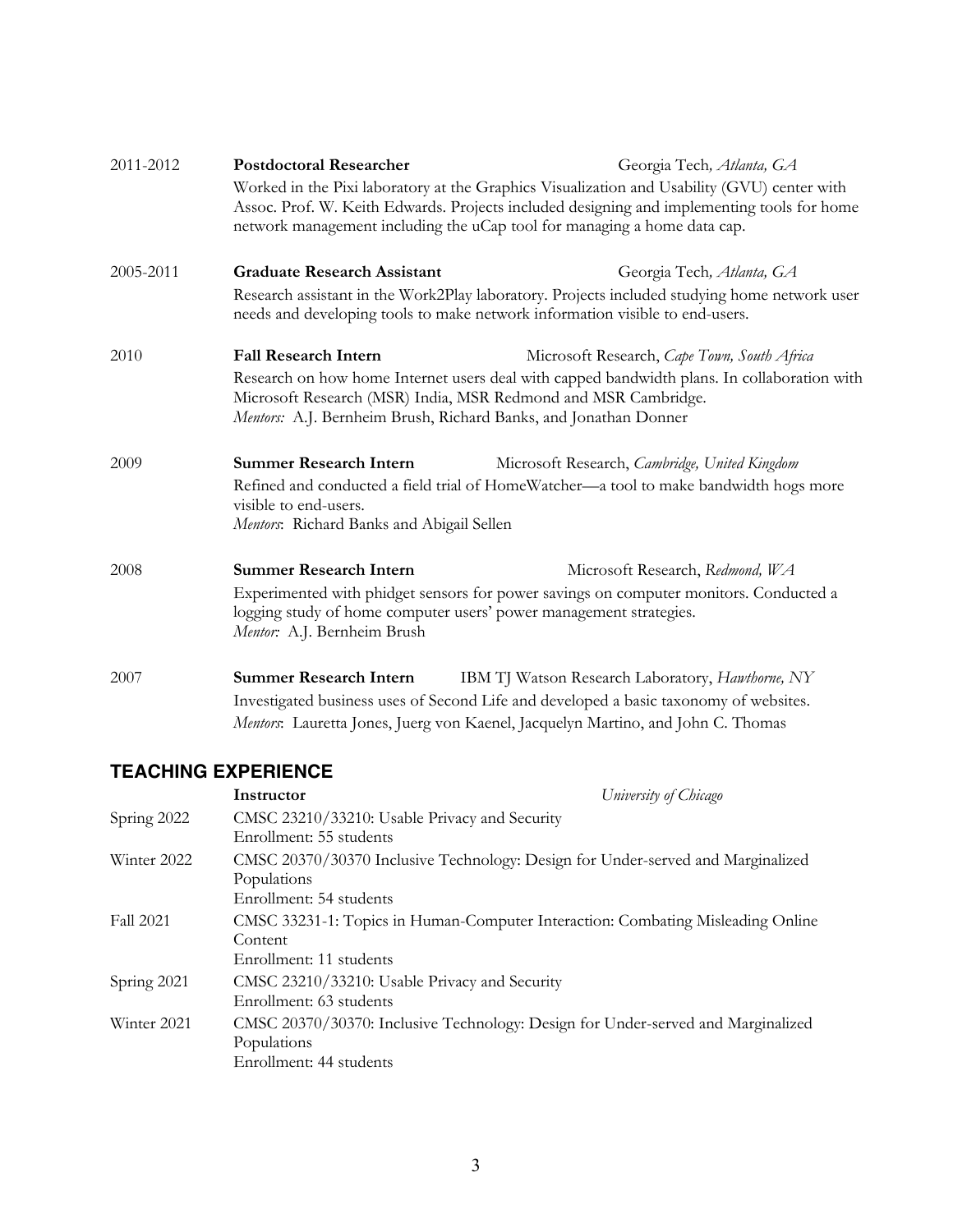| Fall 2020        | CMSC 33231-1: Topics in Human-Computer Interaction: Combating Misleading Online<br>Content<br>Enrollment: 14 students                                 |                                                                                                                                                                                                                                                                              |
|------------------|-------------------------------------------------------------------------------------------------------------------------------------------------------|------------------------------------------------------------------------------------------------------------------------------------------------------------------------------------------------------------------------------------------------------------------------------|
| Spring 2020      | CMSC 33231-1: Topics in Human-Computer Interaction: Combating Misleading Online<br>Content                                                            |                                                                                                                                                                                                                                                                              |
| Winter 2020      | Enrollment: 16 students<br>CMSC 20370/30370: Inclusive Technology: Design for Under-served and Marginalized<br>Populations<br>Enrollment: 42 students |                                                                                                                                                                                                                                                                              |
|                  | Instructor                                                                                                                                            | Princeton University                                                                                                                                                                                                                                                         |
| Fall 2017        | COS 436: Human-Computer Interface Technology<br>Enrollment: 38 students, 5 community auditors                                                         |                                                                                                                                                                                                                                                                              |
| Spring 2017      | Security Implications Of Drones<br>Enrollment: 5 students                                                                                             | COS IW 09: These Aren't The Drones You Are Looking For: Mitigating the Privacy and                                                                                                                                                                                           |
|                  | Instructor                                                                                                                                            | University of Maryland, College Park                                                                                                                                                                                                                                         |
| Spring 2016      | Enrollment: 24 students                                                                                                                               | Graduate Course INST 632, Human Computer Interaction Design Methods                                                                                                                                                                                                          |
| <b>Fall 2015</b> | Parental Leave                                                                                                                                        |                                                                                                                                                                                                                                                                              |
| Spring 2015      | Graduate Course INST 631, Fundamentals of Human Computer Interaction<br>Enrollment: 6 students                                                        |                                                                                                                                                                                                                                                                              |
| Fall 2014        | Graduate Course INST 632/CMSC 498V, Human Computer Interaction Design Methods<br>Enrollment: 29 students                                              |                                                                                                                                                                                                                                                                              |
| Spring 2014      | Graduate Course INST 776, Human Computer Interaction Masters Capstone<br>Enrollment: 12 students                                                      |                                                                                                                                                                                                                                                                              |
| Fall 2013        | Graduate Course INFM 605, Users and Use Context<br>Enrollment: 29 students                                                                            |                                                                                                                                                                                                                                                                              |
|                  | <b>Teaching Assistant</b>                                                                                                                             | Georgia Institute of Technology                                                                                                                                                                                                                                              |
| Spring 2008      | Graduate Course CS 7460, Issues in Human-Centered Computing.                                                                                          | Created and graded practice exams, participated in, and often led, seminar discussions.                                                                                                                                                                                      |
| <b>Fall 2005</b> | Undergraduate Course CS 4001, Computers and Society.                                                                                                  | Graded assignments and finals, conducted regular office hours for students, and managed the<br>course website. Also, attended class to assist with discussions and answer student questions.                                                                                 |
|                  | Lecturer                                                                                                                                              | University of Cape Town                                                                                                                                                                                                                                                      |
| 2004-2005        | courses.                                                                                                                                              | CS 1010H (for previously disadvantaged students), CS 1018F, Introductory Computer Science                                                                                                                                                                                    |
|                  |                                                                                                                                                       | Customized materials for undergraduate introduction to programming course (using Java)<br>including publicly available lecture slides. Created and graded tests, final exams, and hands-on<br>laboratory sessions. Participated in department as full academic staff member. |
|                  | <b>Teaching Assistant</b>                                                                                                                             | University of Cape Town                                                                                                                                                                                                                                                      |
| 2003-2004        | CS 1010H and CS 1011F, Introductory Computer Science courses.                                                                                         | Managed course materials website, assisted with hands-on laboratory sessions, supervised<br>undergraduate tutors and test grading sessions, and conducted office hours for students.                                                                                         |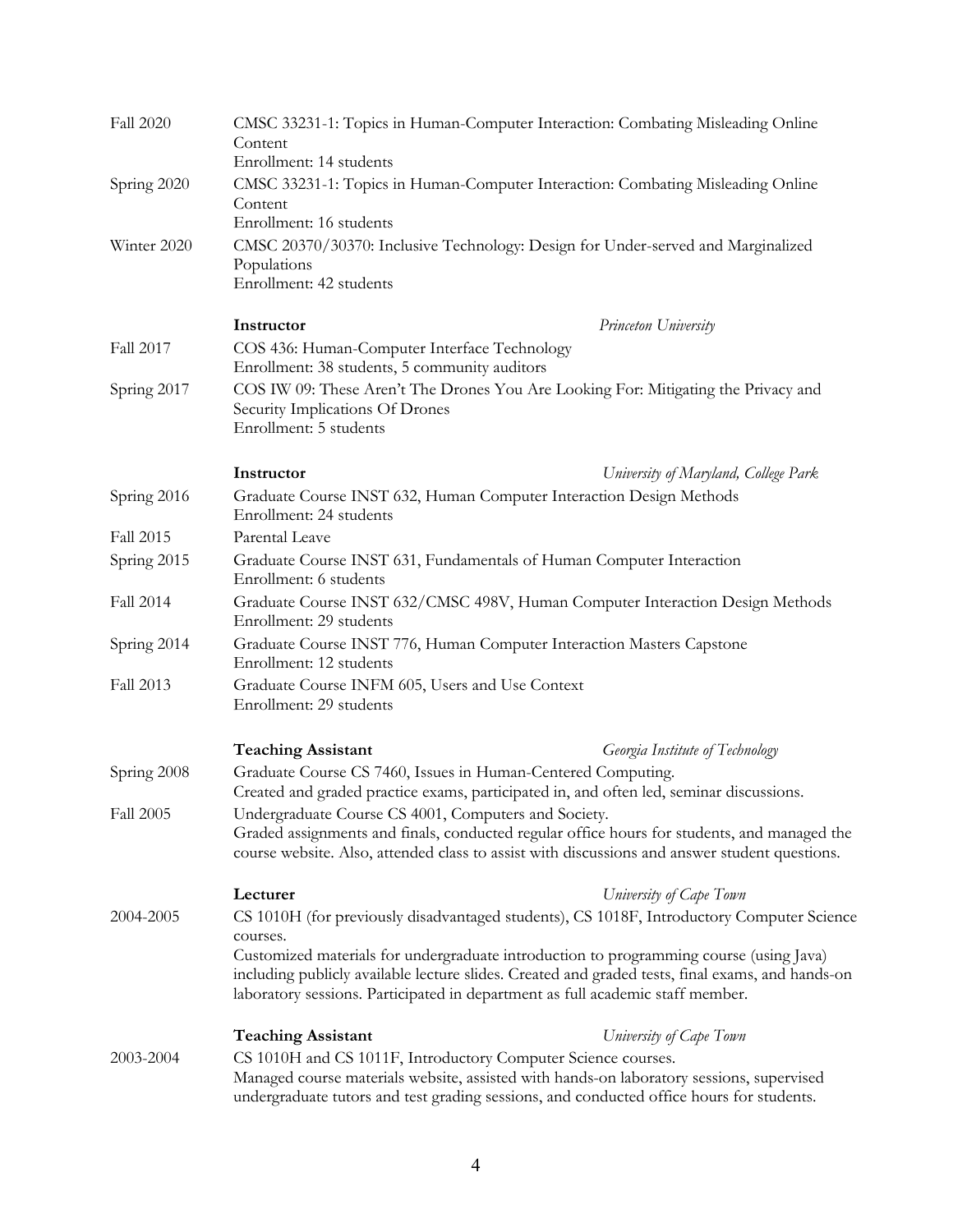**Lecturer Assistant** *University of Cape Town*

2003-2004 CSC 5003/4W, Master's in Information Technology by Coursework and Dissertation. Graded assignments.

**Tutor** *University of Cape Town*

2001 CS 1015F and CS 1016S, Introductory Computer Science courses. Assisted with hands-on laboratory sessions and graded tests.

# **REFEREED CONFERENCE PAPERS**

*Note:* Papers are listed in reverse chronological order.

- [1] Dutkowska-Żuk, A., Hounsel, A., Morill, A., Xiong, A., Chetty, M., and Feamster, N. (2022) How and Why People Use Virtual Private Networks. To Appear USENIX Security 2022. 52 pages.
- [2] Feng, K.K.J., Song, K., Li, K., Chakrabarti, O., and Chetty, M. (2022) Investigating How University Students in the United States Encounter and Deal With Misinformation in Private WhatsApp Chats During COVID-19. To Appear SOUPS 2022. 20 pages.
- [3] Schaffner, B., Lingareddy, N., and Chetty, M. (2022) Understanding Account Deletion and Relevant Dark Patterns In Social Media. To Appear CSCW 2022. 44 pages.
- [4] Boyd M., Sullivan, J., Chetty, M, and Ur, B. (2021) Understanding the Security and Privacy Advice Given to Black Lives Matter Protesters. CHI 2021. 26.3% Acceptance rate. 18 pages. \*CHI Best Paper Honorable Mention Award
- [5] Reichel, J., Inaba, M., Peck, F., Mogas, B, Chawla, B.C., and Chetty, M. (2020) `I have too much respect for my elders': Understanding South African Mobile Users' Perceptions of Privacy and Current Behaviors on Facebook and WhatsApp. USENIX Security 2020. 18 pages.
- [6] Swart M., Lopez, Y., Mathur, A., and Chetty, M. Is This An Ad?: Automatically Disclosing Online Endorsements with AdIntuition. (2020) CHI 2020. 24% acceptance rate. 10 pages.
- [7] Mathur, A., Acar, G., Friedman, M., Lucherini, E., Mayer, J., Chetty, M., and Narayanan, A. (2019) Dark Patterns at Scale: Findings from a Crawl of 11K Shopping Websites. CSCW 2019. 31% Acceptance Rate. 32 pages. \*Annual Privacy Papers for Policymakers Award 2019
- [8] Li, F., Rogers, L., Mathur, A., Malkin, N, and Chetty, M. (2019). Keepers of the Machines: Examining How System Administrators Manage Software Updates For Multiple Machines. SOUPS 2019. 22% Acceptance Rate. 16 pages. \*Best Paper Award (Awarded to top paper submission.)
- [9] Kumar, P., Chetty, M., Clegg, T., and Vitak, J. (2019). Privacy and Security Considerations for Digital Technology Use In Elementary Schools. CHI 2019. 23.8% Acceptance Rate. 12 pages.
- [10] Mathur, A., Narayanan, A., and Chetty, M. (2018) Endorsements on Social Media: An Empirical Study of Affiliate Marketing Disclosures on YouTube and Pinterest. CSCW 2018. 26% Acceptance Rate. 26 pages. \*Best Paper Award (Awarded to selection of top 4% of submissions.)
- [11] Zheng, S., Apthorpe, N., Chetty, M., and Feamster, N. (2018) User Perceptions of Smart Home IoT Privacy. CSCW 2018. 26% Acceptance Rate. 20 pages.
- [12] Winter, P., Edmundson, A., Roberts, L., Dutkowsk-Żuk, A., Chetty, M., and Feamster, N. (2018) How Do Tor Users Interact With Onion Services? USENIX Security 2018. 19% Acceptance Rate. 18 pages.
- [13] Mathur, A., Narayana, A., Vitak, J., and Chetty, M. (2018) Characterizing the Use of Browser-Based Blocking Extensions To Prevent Online Tracking. SOUPS 2018. 22.7% Acceptance Rate. 14 pages.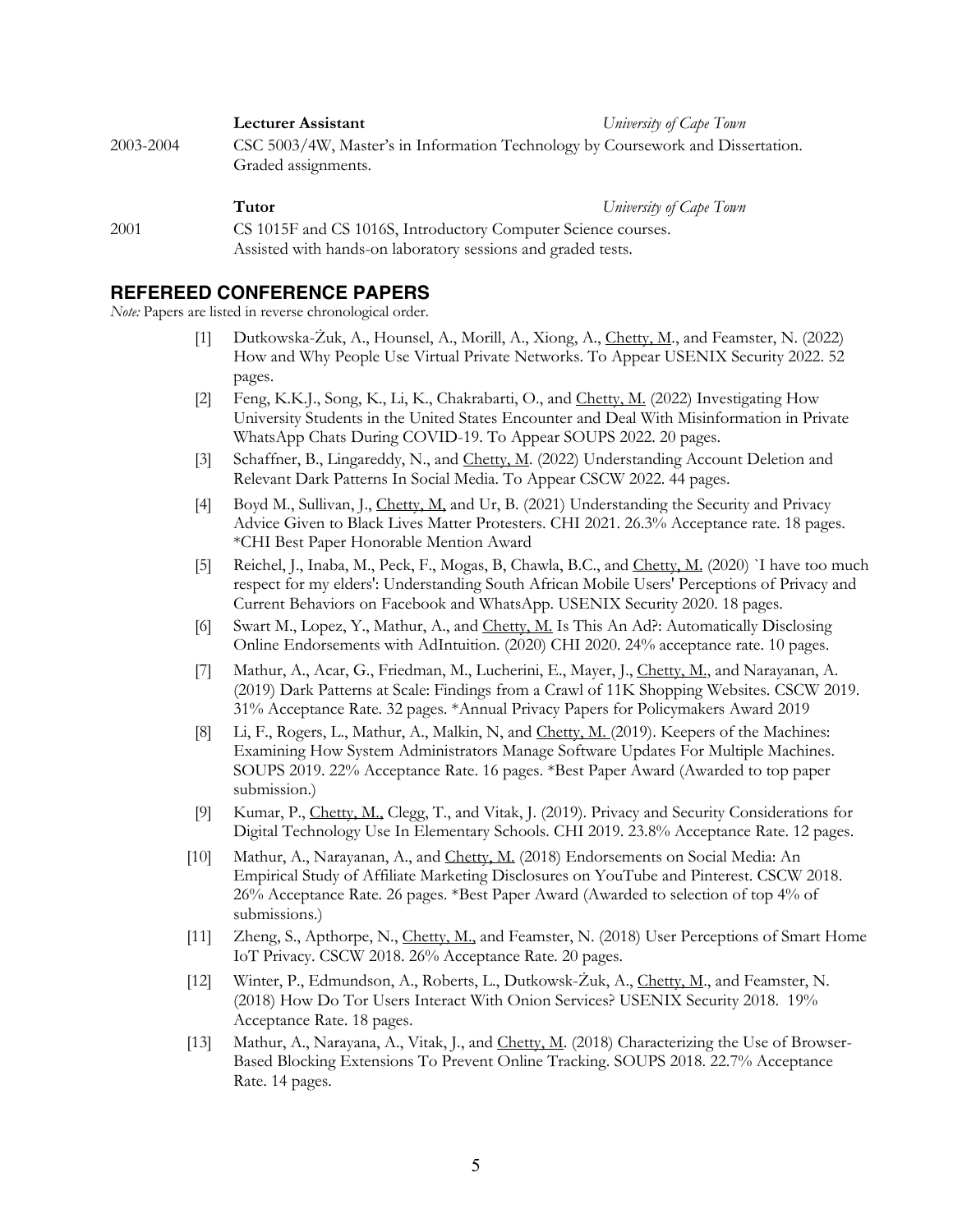- [14] Kumar, P., Vitak, J., Chetty, M., Clegg, T., Yang, J., McNally, B., and Bonsignore, E. (2018) Co-Designing Online Privacy-Related Games and Stories with Children. Interaction Design and Children Conference (IDC) 2018. 29% Acceptance Rate. 13 pages.
- [15] Romanosky, J. and Chetty, M. Understanding the Use and Impact of the Zero-Rated Free Basics Platform in South Africa. *In CHI 2018*, Montreal, Canada. 25.7% Acceptance Rate. 13 Pages.
- [16] Kumar, P., Naik, S.M., Devkar, U.R., Chetty, M., Clegg, T., and Vitak, J. 'No Telling Passcodes Out Because They're Private': Understanding Children's Mental Models of Privacy and Security Online. *In CSCW 2018 Online First.* 27% Acceptance Rate. 21 pages.
- [17] Mathur, A. and Chetty, M. "Impact of User Characteristics on Attitudes Towards Automatic Mobile Application Updates." *In SOUPS 2017*, Santa Clara, California, USA. 27% Acceptance rate. 19 pages.
- [18] Chang, V., Chundury, P., and Chetty, M. (2017). "Spiders in the Sky": User Perceptions of Drones, Privacy, and Security*. In CHI 2017,* Denver, Colorado, USA. 25% Acceptance Rate. 12 pages.
- [19] Mathur, A., Sobti, S., Engel, J., Chang, V., and Chetty, M. (2016). "They Keep Coming Back Like Zombies" Improving Software Updating Interfaces. *In SOUPS 2016*, Denver, Colorado, USA. 27.8% Acceptance Rate. 12 pages.
- [20] Mathur, A., Scholtfeldt, B., and Chetty, M. "A Mixed-Methods Study Of Mobile Users' Data Management Practices In South Africa" *In Ubicomp 2015* (Osaka, Japan), ACM. 23.6% Acceptance Rate. 12 pages.
- [21] Chetty, M., Kim, H., Sundaresan, S., Burnett, S., Feamster, N., and Edwards, W.K. "uCap: An Internet Data Management Tool For The Home" *In CHI 2015* (Seoul, Korea), ACM. 23% Acceptance Rate. 10 pages.
- [22] Gupta, A., Calder, M., Feamster, N., Chetty, M., Calandro, E., and Katz-Bassett, E. "Peering at the Internet's Frontier: A First Look At ISP Interconnectivity In Africa." *Passive and Active Measurement Conference 2014* (Los Angeles, United States), ACM. 31% Acceptance Rate. 10 pages.
- [23] Chetty, M., Muckaden, S., Sundaresan, S., Feamster, N., and Calandro, E. "Measuring Broadband Performance in South Africa." *ACM DEV 2013* (Cape Town, South Africa), ACM. 33% Acceptance Rate. 10 pages.
- [24] Wyche, S. and Chetty, M., "Designing to Support Africans Living Abroad and "Home". *In CHI 2013* (Paris, France), ACM. 20% Acceptance Rate. 10 pages.
- [25] Chetty, M., Banks, R., Bernheim Brush, A. J., Donner, J., and Grinter, R. "You're Capped" Understanding The Effects of Broadband Caps on Broadband Use in The Home. *In CHI 2012* (Austin, USA, 2012), ACM. 23% Acceptance Rate. 10 pages.
- [26] Chetty, M., Haslem, D., Baird, A., Ofoha, U., Sumner, B., and Grinter, R. Why Is My Internet Slow?: Making Network Speeds Visible. *In CHI 2011* (Vancouver, Canada, 2011), ACM. 26% Acceptance Rate. \*Best Paper Award (Awarded to selection of top 1% of submissions.). 10 pages.
- [27] Wyche, S., Smyth, T., Chetty, M., Aoki, P., and Grinter, R. Deliberate Interactions: Characterizing Technology Use In Nairobi, Kenya. *In CHI 2010* (Atlanta, USA, 2010), ACM. 22% Acceptance Rate. 10 pages.
- [28] Chetty, M*.,* Banks, R., Harper, R., Regan, T., Sellen, A., Gkantsidis, C., Karagiannis,T., AND KEY, P. Who's Hogging The Bandwidth: The Consequences Of Revealing The Invisible In The Home. *In CHI 2010* (Atlanta, USA, 2010), ACM. 22% Acceptance Rate. 10 pages.
- [29] Shehan-Poole, E., Chetty, M., Morgan, T., Grinter, R., and Edwards, W. Computer Help At Home: Methods And Motivations For Informal Technical Support. *In CHI 2009* (Boston, USA, 2009), ACM. 24.5% Acceptance Rate. 10 pages.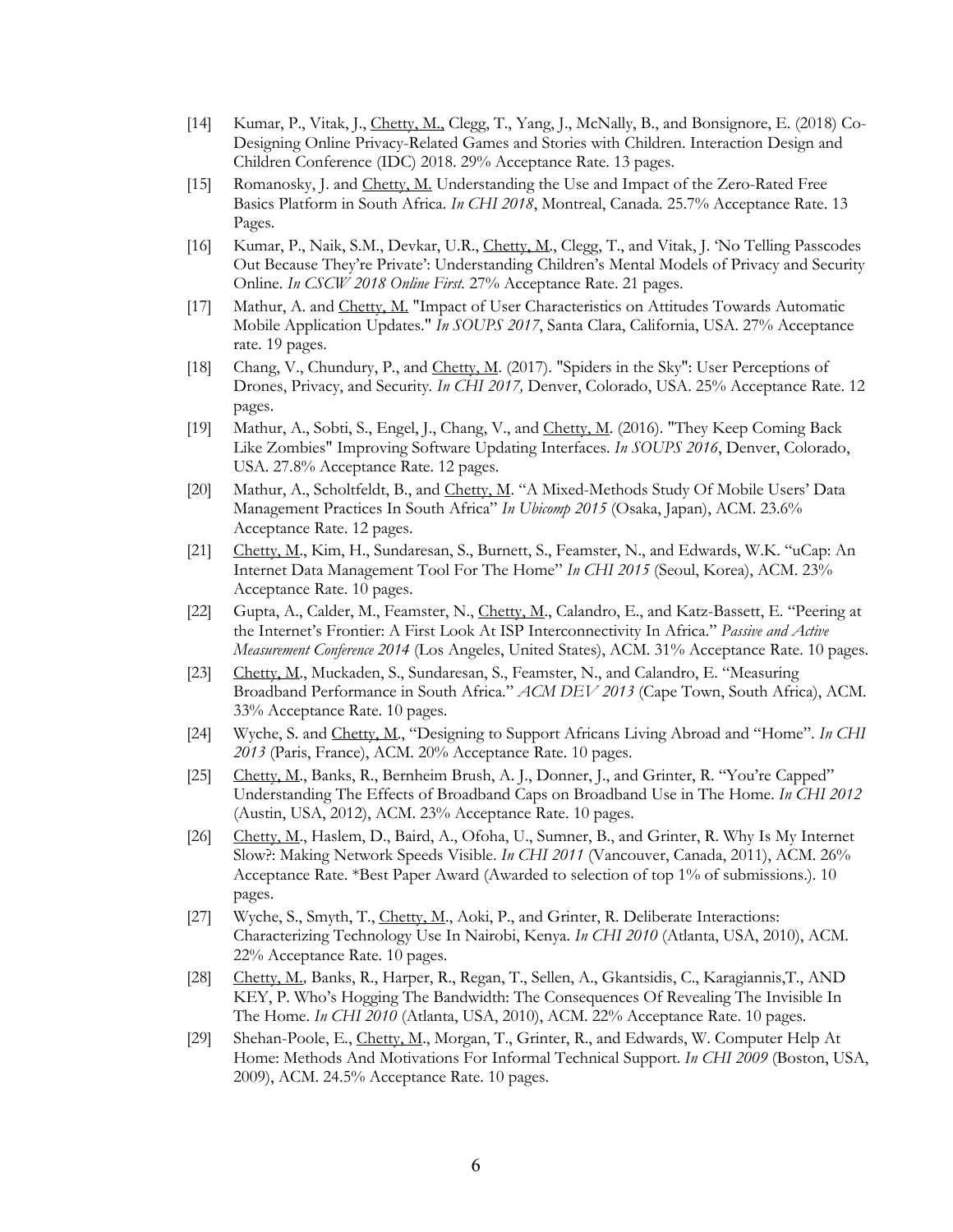- [30] Chetty, M., Bernheim-Brush, A., Meyers, B., and Johns, P. It's Not Easy Being Green: Understanding Home Computer Power Management. *In CHI 2009* (Boston, USA, 2009), ACM. 24.5% Acceptance Rate. 10 pages.
- [31] Shehan-Poole, E., Chetty, M., Grinter, R., and Edwards, K. More Than Meets The Eye: Transforming The User Experience Of Home Network Management. *In DIS 2008* (Cape Town, South Africa, 2008), ACM. 32% Acceptance Rate. 10 pages.
- [32] Chetty, M., Tran, D., and Grinter, R. Getting To Green: Understanding Resource Consumption In The Home. *In Ubicomp 2008* (Seoul, Korea, 2008), ACM. 19% Acceptance Rate. 10 pages.
- [33] Chetty, M., Sung, J., and Grinter, R. E. How Smart Homes Learn: The Evolution Of The Networked Home And Household. *In Ubicomp 2007* (Innsbruck, Austria, 2007), Springer-Verlag. 19% Acceptance Rate. 10 pages.
- [34] Kientz, J., Arriaga, R., Chetty, M., Hayes, G., Richardson, J., Patel, S., and Abowd, G. Grow And Know: Understanding Record-keeping Needs For The Development Of Young Children. In *CHI 2007* (San Jose, CA, 2007), ACM. 25% Acceptance Rate. 10 pages.
- [35] Chetty, M., Tucker, B., and Blake, E. Telemedicine In The Eastern Cape Using VoIP Combined With A Store And Forward Approach. *In Southern African Telecommunications Networks and Applications Conference* (Cape Town, South Africa, 2004). 4 pages.
- [36] Chetty, M., Tucker, B., and Blake, E. Developing Locally Relevant Software Applications for Rural Areas: A South African Example. *In SAICSIT 2004* (Cape Town, South Africa, 4-6 October 2004). 5 pages.
- [37] Chetty, M., Tucker, B., and Blake, E. Using Voice Over IP To Bridge The Digital Divide A Critical Action Research Approach. *In Southern African Telecommunications Networks and Applications Conference* (George, South Africa, 2003). 2 pages/
- [38] Kritizinger, P., Chetty, M., Landman, J., Marconi, M., and Ryndina, O. ChattaBox: A Case Study In Using UML And SDL For Engineering Concurrent Communicating Software Systems. *In Southern African Telecommunications Networks and Applications Conference* (George, South Africa, 2003). 6 pages.

## **REFEREED JOURNAL PAPERS**

- [1] Apthorpe, N., Emami- Naeini, P., Mathur, A., Chetty, M., and Feamster, N. (2022) You, Me, and IoT: How Internet-Connected Consumer Devices Affect Interpersonal Relationships. To Appear in *Transactions of Internet of Things (TIOT)*.
- [2] Major, D., Huang, D., Chetty, M. and Feamster, N. (2021) Alexa, Who Am I Speaking To? Understanding Users' Ability To Identify Third-Party Apps on Amazon Alexa. *Transactions on Internet Technology (TOIT).* 22 pages.
- [3] Grinter, R., Edwards, W., Chetty, M., Shehan-Poole, E., Sung, J., Yang, J., Crabtree, A., Tolmie, P., Rodden, T., Greenhalgh, C., and Benford., S. The Ins And Outs Of Home Networking: The Case For Useful And Usable Domestic Networking. *ACM Trans. Computer-Human Interaction* 16, Article 8 (June 2009), 1-28, 28 pages.
- [4] Chetty, M., Blake, E., and Mcphie, E. VoIP Deregulation In South Africa: Implications For Underserviced Areas*. Telecommunications Policy* 30, Issues 5-6 (2006), 22 pages.

#### **THESES**

- [1] Chetty, M. Making Infrastructure Visible: A Case Study Of Home Networking. *Ph.D. Thesis: College of Computing, Georgia Institute of Technology*, USA, 2011. 187 pages.
- [2] Chetty, M. Developing Locally Relevant Applications for Rural South Africa: A Telemedicine Example. *Master's Thesis: Dept. of Computer Science, University of Cape Town*, South Africa, 2005. 182 pages.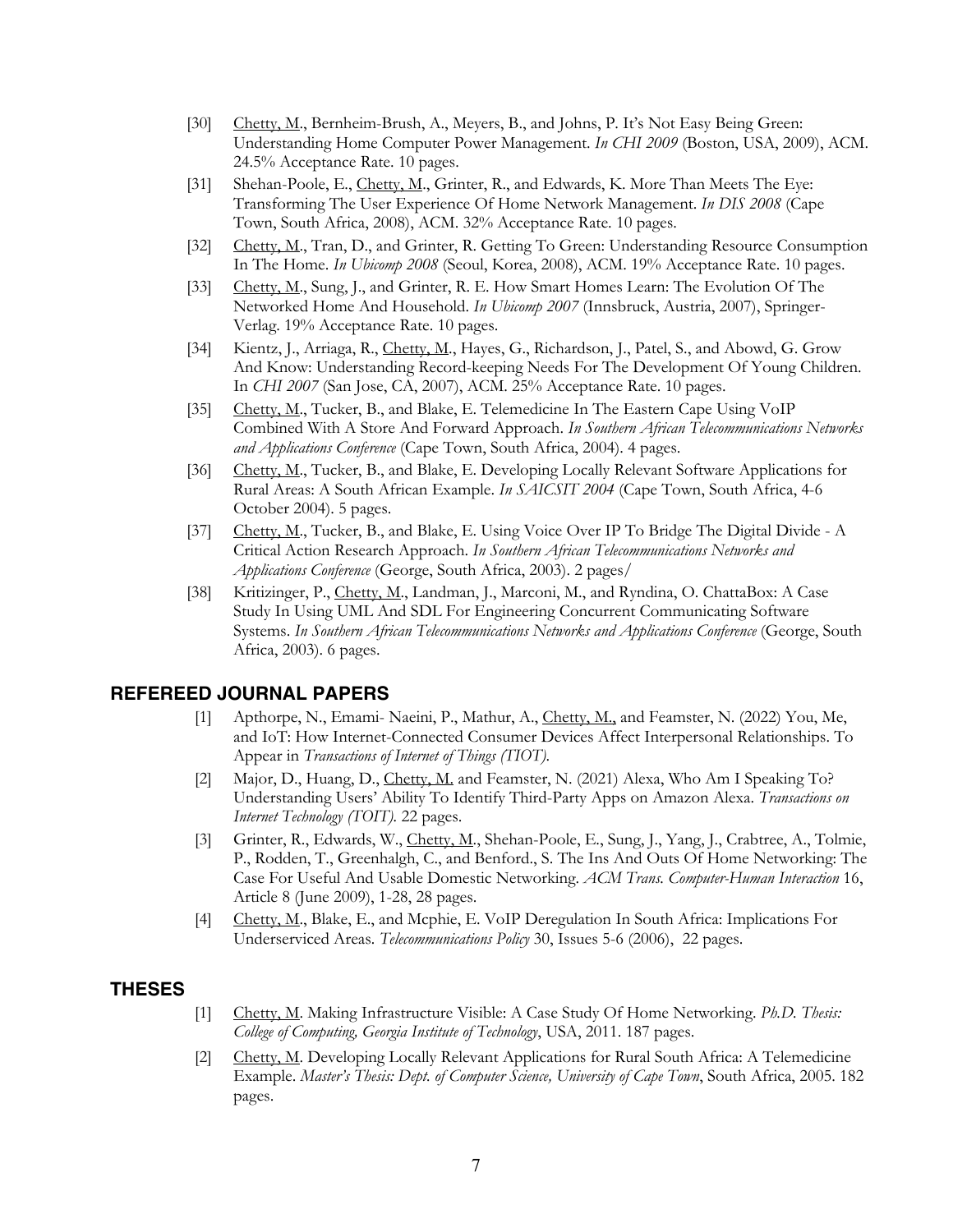## **LIGHTLY REVIEWED PAPERS**

- [1] Lingareddy, N., Schaffner, B., and Chetty, M. Can I Delete My Account?: Dark Patterns In Account Deletion On Social Media (2021) *CHI 2021 Workshop on What Can CHI Do About Dark Patterns?.*
- [2] Narayanan, A., Mathur, A., Chetty, M., and Kshirsagar, M. (2020). Dark Patterns: Past, Present, and Future. Queue, 18(2), 67-92.
- [3] Kumar, P.C., Subramaniam, M., Vitak, J., Clegg, T., and Chetty, M. (2020). Strengthening Children's Privacy Literacy Through Contextual Integrity. Media and Communication, 8(4).
- [4] Kumar, P., Vitak, J., Clegg, T., and Chetty, M. (2019). The Platformization Of The Classroom: Teachers As Surveillant Consumers. *Surveillance & Society*, 17(1/2), 145-152. 8 pages.
- [5] Mathur, A., Chetty, M., and Narayana, A. An Empirical Study of Affiliate Marketing Disclosures on YouTube and Pinterest. *Workshop on Technology and Consumer Protection (ConPro 2018)*, San Francisco, California. (2018). 7 pages.
- [6] Chetty, M., Calandro, E., and Feamster, N. Latency Effects on Broadband Performance in South Africa. *Internet Society Workshop on Reducing Internet Latency*. (2013). 2 pages.
- [7] Chetty, M. and Feamster, N. Refactoring Network Infrastructure to Improve Manageability: A Case Study of Home Networking. *ACM SIGCOMM Computer Communication Review*. Vol 42, No. 3. July 2012 (2012). 8 pages.
- [8] Kim, H., Sundaresan, S., Chetty, M., Edwards, W.K., and Feamster, N. Communicating with Caps: Managing Usage Caps in Home Networks. *ACM SIGCOMM DEMO* (2011). 2 pages.
- [9] Sundaresan, S., Feamster, N. , Teixeira, R., Tang, T., Edwards, W.K., Grinter, R.E, Chetty, M., and De Donato, W. Helping Users To Shop for ISPs with Nutrition Labels. *HomeNets Workshop ACM SIGCOMM* (2011). 6 pages.
- [10] Chetty, M., Banks, R., Bernheim-Brush, A., Donner, J., and Grinter, R. While The Meter Is Running: Computing In A Capped World. *Interactions*, March/April (2011). 4 pages.
- [11] Wagstrom, P., Thomas, J., Martino, J., Jones, L., Von Kaenel, J., and Chetty, M. A Dive Into Online Community Properties. *In CSCW 2011 Interactive Papers* (Hangzhou, China, 2011), ACM. 4 pages.
- [12] Chetty, M. Serving Up From The Internet Melting Pot. *In Transnational Times Workshop At Ubicomp 2010* (Copenhagen, Denmark, September 2010). 4 pages.
- [13] Chetty, M. Remaking The Things We've Already Made: A Look At Unused Computing Equipment In The Home. *In Examining Appropriation, Re-use And Maintenance For Sustainability Workshop At CHI 2010* (Atlanta, GA, April 2010). 3 pages.
- [14] Chetty, M. Contemporary Domestic Infrastructure And Technology Design*. In CHI 2009 Doctoral*

*Colloquium* (Boston, MA, 2009), ACM. 4 pages.

- [15] Chetty, M. Do Domestic Infrastructures Have Values? *In Ubicomp 2008 Doctoral Colloquium* (Seoul, Korea, 2008).
- [16] Chetty, M. and Grinter, R. HCI4D: How Do We Design For The Global South? *In User Centered Design and International Development Workshop at CHI 2007* (San Jose, CA, April 2007). 2 pages.
- [17] Chetty, M. and Grinter, R. HCI4D: HCI Challenges in The Global South. *In CHI 2007* Extended Abstracts (San Jose, CA, April 2007), ACM. 4 pages.
- [18] Brown, B., Chetty, M., Grimes, A., and Harmon, E. Reflecting On Health: A Diet And Exercise Monitoring System For College Students. *In CHI 2006 Extended Abstracts* (Montreal, Canada, 2006), ACM. 4 pages.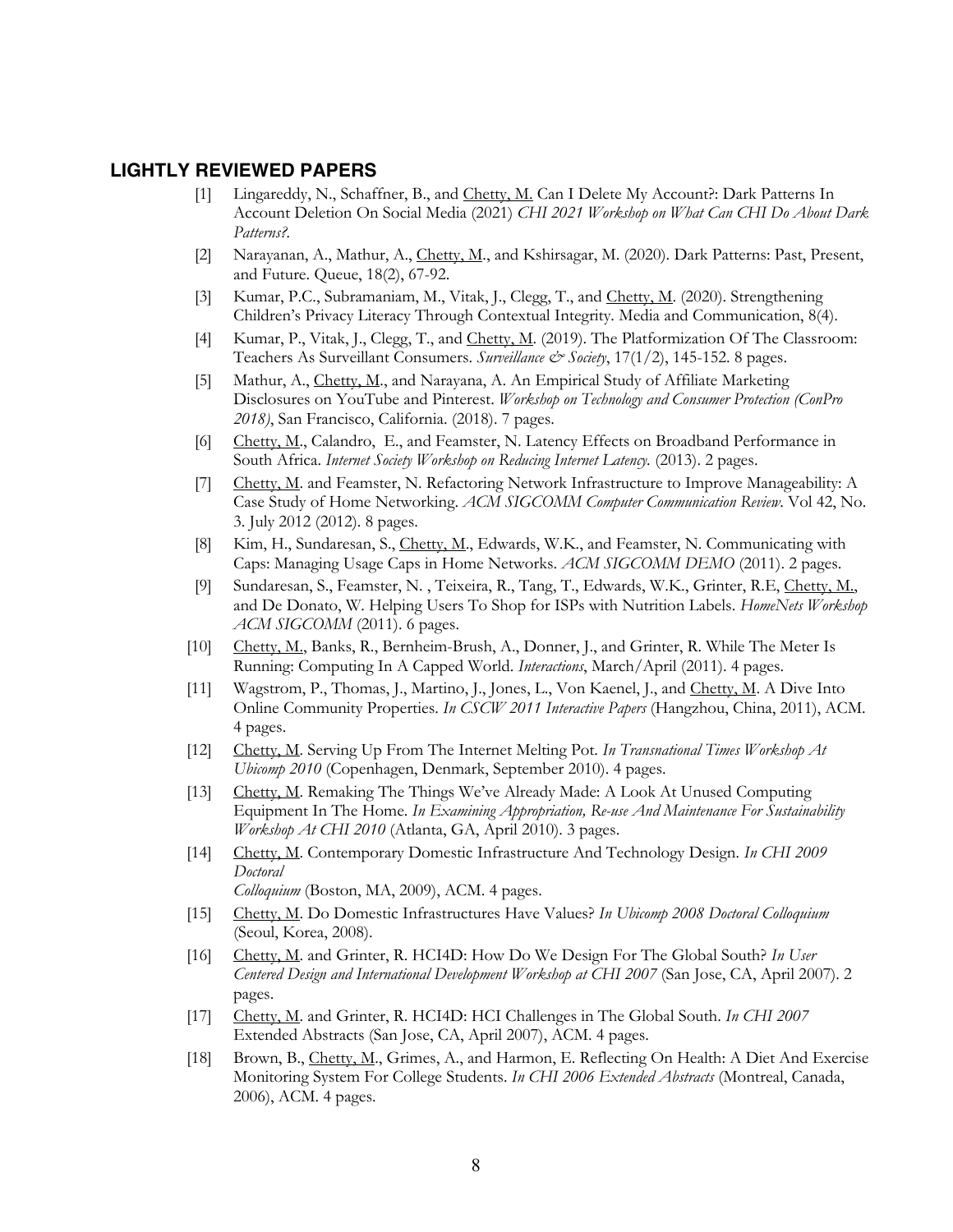[19] Chetty, M. and Grinter, R. Making Connections: Designing for Home Networking. *IT@Home Workshop At CHI 2006 (*Montreal, Canada, 2006), ACM. 4 pages.

## **POSTERS**

- [1] Mathur, A., Schlotfeldt, B., and Chetty, M. A Study of Mobile Users' Data Usage Practices in South Africa, iSchool 50th Anniversary Celebration, February 27, 2015
- [2] Singh, R. and Chetty, M. Users Awareness of Personalization and Pollution Attacks, *University of Maryland Science of Security Lablet Symposium,* 26 October 2015.
- [3] Engel, J., Persaud, B., and Chetty, M. User Barriers to Software Updates. *University of Maryland Science of Security Lablet Symposium,* 26 October 2015.
- [4] Chang, V. and Chetty, M. Privacy and Security Concerns Around Drones. *University of Maryland Science of Security Lablet Symposium,* 26 October 2015.
- [5] Shepard, K. and Chetty, M. Helping Users to Detect and Control Pollution Attacks. *University of Maryland Science of Security Lablet Symposium,* 28 October 2014.
- [6] Brown, B., Chetty, M., Grimes, A., and Harmon, E. Effortless Monitoring of Diet and Exercise for Students. *Poster presented at CHI-Atlanta Student Research Competition*, 2005.

## **UNREFEREED PAPERS**

- [1] Chetty, M., Buckhalter, C., Best, M., Grinter, R., and Guzdial, M. Description Of Computer Science Higher Education In Sub-Saharan Africa: Initial Explorations. *GIT-GVU-07-14 Technical Report, College of Computing, Georgia Institute of Technology*, 2007.
- [2] Chetty, M. A Comparison of Unified Modeling Language (UML) and Specification and Description Language (SDL). *Technical Report-02-01-00, Dept. of Computer Science, University of Cape Town*, 2002.

#### **PUBLIC POLICY COMMENTS**

[1] Chanenson, J., Chetty, M., Crum, C., Feamster, N., Holiman, J., Khanna, A., MacMillan, K., Pandey, B., Peterson, A., Rothstein, Z., Schaffner, B., Strahilevitz, L., and Yasmeh, J. (May 2022) Comment on Dark Patterns in Social Media for European Data Protection Board. https://cpb-us-

w2.wpmucdn.com/voices.uchicago.edu/dist/1/2826/files/2022/06/EDPB\_Comment\_Final.p df

- [2] Chetty, M., Lingareddy, N., Schaffner, B., and Strahilevitz, L. (May 2021) Comment on Dark Patterns for Federal Trade Commission Docket FTC-2021-0019. https://voices.uchicago.edu/airlab/files/2022/06/FTC-2021-0019-0111\_attachment\_1.pdf
- [3] Chetty, M., Kshirsagar, M., Mathur A., Mayer, J., and Narayanan, A. (June 2020). Comment on Online Endorsement Guidelines To Federal Trade Commission. https://citpsite.s3.amazonaws.com/wp-content/uploads/2020/2020-06-22-CITP-Clinic-Endorsement+Guides-P204500.pdf
- [4] Chetty, M., Cohney, S., Kshirsagar, M., Mathur, A., Mayer, J., Narayanan, A., Teixeira, E., and Waldman, A.E. (February 2020) Comments on Revised Proposed Regulations Implementing the California Consumer Privacy Act. https://s3.amazonaws.com/citpsite/wp-content/uploads/2020/02/27164209/CITP-Clinic-CCPA-Comments-2.pdf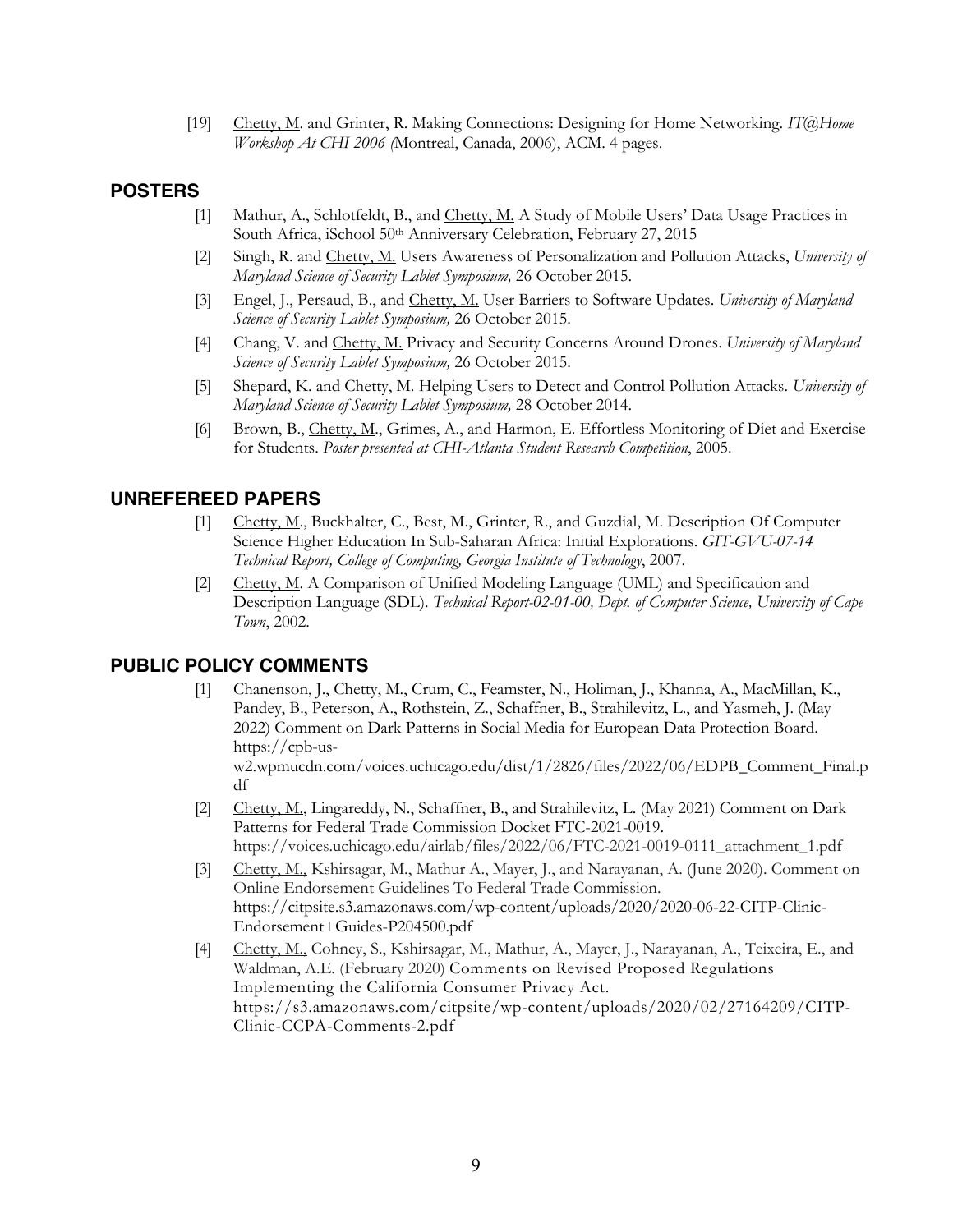[5] Chetty, M., Felten, E.W., Kshirsagar, M., Mathur, A., Mayer, J., Narayanan, A., Ongkowijaya, V., Salganik, M.J., Sanfilippo, M. and Waldman, A.E. (December 2019) COPPA Rule Review, 16 CFR part 312, Project No. P195404. https://s3.amazonaws.com/citpsite/wp-content/uploads/2019/12/13160400/CITP-Clinic-FTC-COPPA-Rule-Comments.pdf

# **SELECTED MEDIA**

- [1] FORBES. How To Identify And Outsmart Dark Patterns. 10 August 2021.
- [2] NYTIMES. Stopping the Manipulation Machines. 30 April 2021.
- [3] BUSINESS INSIDER. California is banning companies from using 'dark patterns,' a sneaky website design that makes things like canceling a subscription frustratingly difficult. 17 March 2021.
- [4] WIRED. Lawmakers Take Aim at Insidious Digital `Dark Patterns'. 29 January 2021.
- [5] WALL STREET JOURNAL. Does Robinhood Make It Too Easy to Trade? From Free Stocks to Confetti. 20 August 2020.
- [6] WIRED. The Subtle Tricks Shopping Sites Use to Make You Spend More. 6 August 2020.
- [7] ASSOCIATED PRESS. Sale Ending Soon? How Online Sites Trick You Into Buying. 22 January 2020.
- [8] CHICAGO TRIBUNE. Cyber Week Shoppers Are Signing Up, Shame Clicking, and Impulse Buying Like Crazy – And Dark Pattern Ploys Are To Blame. Here's Why Scientists And Lawmakers Are Looking To Fix That. 6 December 2019.
- [9] CNN. Buyer beware! These are the tricks online stores use to get you buying more stuff. 29 November 2019.
- [10] WALL STREET JOURNAL. Tricks Online Retailers Use To Get You To Spend More. 22 November 2019.
- [11] WIRED. This Chrome Extension Calls Out Sponsored YouTube Videos. 12 July 2019.
- [12] NYTIMES. How E-Commerce Sites Manipulate You Into Buying Things You May Not Want. June 24, 2019
- [13] WIRED. Thanks to AI, These Cameras Will Know What They're Seeing. April 2018
- [13] WIRED. YouTube and Pinterest Influencers Almost Never Disclose Marketing Relationships. March 2018.
- [14] NEW SCIENTIST. Millions of YouTube product reviews may flout advertising rules. March 2018.
- [15] SLATE. How to Teach Your Kids About Digital Privacy and Security. December 2017.
- [16] TOMS HARDWARE. Bandwidth Caps Can Cause Risky Decisions and Uncertainty. May 2012.
- [17] THE DATA CENTER JOURNAL. Bandwidth Limitations and the Cloud. May 2012.
- [18] CNET NEWS Georgia Tech Project Arms Consumers Against Restrictive ISPs. August 2011.
- [19] BROADBANDDSLREPORTS.COM Georgia Tech Offers Kermit Bandwidth Monitoring Tool For Those Who Find Third Party Router Firmware Daunting. May 2011.
- [20] BOINGBOING! Kermit: See and Control the Devices Using Your Home Network. May 2011. ARS TECHNICA. Parents, Need To Throttle Timmy's Xbox While You Work From Home? May 2011.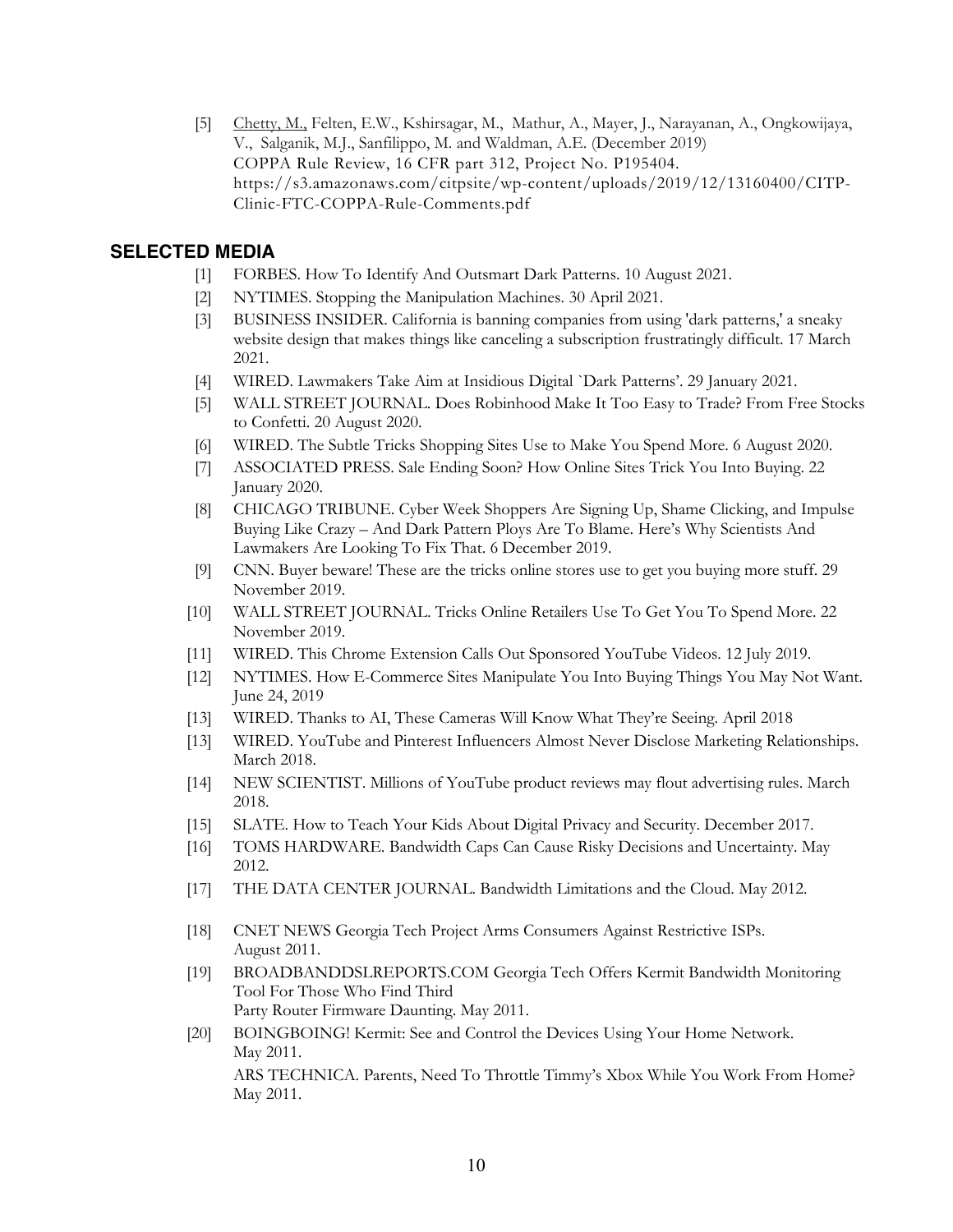- [21] PHYSORG.COM. Kermit Helps Households Monitor and Manage Their Internet Speed. *Physorg.com*, May 2011.
- [22] NETWORK WORK. Experimental Broadband Management App Could Keep ISPs Honest. May 2011.
- [23] SLASHDOT. App To Keep ISPs Honest About Bandwidth Caps. May 2011.
- [24] GEORGIA TECH PRESS RELEASE. Why is My Internet Slow? April 2010.
- [24] Chetty, M. Ten Thousand Villages. Ambidextrous Magazine, Suddenly Spring, *Stanford's Journal of Design*, Issue 3 2010.

## **WORKSHOPS AND PANELS**

- [1] Chetty, M., Nissenbaum, H., and Shvarzshnaider, Y. Symposium on Applications of Contextual Integrity at Digital Life Initiative, 22-23 September 2022, Hybrid at CornellTech, New York City, NY.
- [2] Chetty, M., Nissenbaum, H., Shvarzshnaider, Y., and Ur, B. Symposium on Applications of Contextual Integrity, 30 September-1 October 2021, Hybrid at University of Chicago, Chicago, IL.
- [3] Chetty, M., Nissenbaum, H., Shvarzshnaider, Y., and Ur, B. Symposium on Applications of Contextual Integrity at Center for Information and Technology Policy, 21 September 2020, Virtual Town Hall at University of Chicago, Chicago, IL.
- [4] Chetty, M., Nissenbaum, H., and Shvarzshnaider, Y. Symposium on Applications of Contextual Integrity at Center for Information and Technology Policy, 13-14 September 2018, Princeton University, Princeton, NJ.
- [5] Vitak, J., Kumar, P., Clegg, T., Bonsignore, B., Chetty, M., and Wisniewski, P. Designing Privacy and Security Tools for Children and Teenagers, 12 August 2018, SOUPS 2018, Baltimore, MD.
- [6] Chetty, M., Nissenbaum, H., and Shvarzshnaider, Y. Workshop on Applications of Contextual Integrity at Center for Information and Technology Policy, 11 December 2017, Princeton University, Princeton, NJ.
- [7] Anderson, K., Chetty, M., Gupta, S., and Reidenberg, J. Dissecting the Equifax Breach. Panel, Center for Information and Technology Policy, 21 November 2017, Princeton University, Princeton, NJ.
- [8] Feamster, N., Brush, A.J., Chetty, M., Davies, B., Mahajan, R., and Mortier, R. Home Networking Panel, IEEE Computer Communications Workshop 2011, Hyannis, Cape Cod, MA.
- [9] Chetty, M. and Mortier, R. Measurements Up and Down the Stack, SIGCOMM 2012 (Helsinki, Finland). 3 pages.
- [10] Thomas, J., Dearden, A., Best, M., Dray, S., Light, A., Chetty, M., Kam, M., Maunder, A., and Sambasivan, N. HCI for Community and International Development. *In CHI 2008* (Florence, Italy, 2008). 4 pages.
- [11] Thomas, J., Dearden, A., Best, M., Winscheirs, S. H., Chetty, M., Kam, M., Maunder, A., and Ayklin, N. Building an International Community: Designing Interactive Systems for Communities in the Developing World. *In DIS 2008* (Cape Town, South Africa, 2008).

#### **INVITED TALKS**

2022 Investigating Dark Patterns And Consumer Protections. *Helsinki-Aalto Institute for Cybersecurity (HAIC) at Aalto University, Finland*. 28 April 2022. 2021 Healthcare Technologies For Older Adults. *Internet Frontiers and Opportunities Workshop at Data Science Institute at University of Chicago.* 15 November 2021.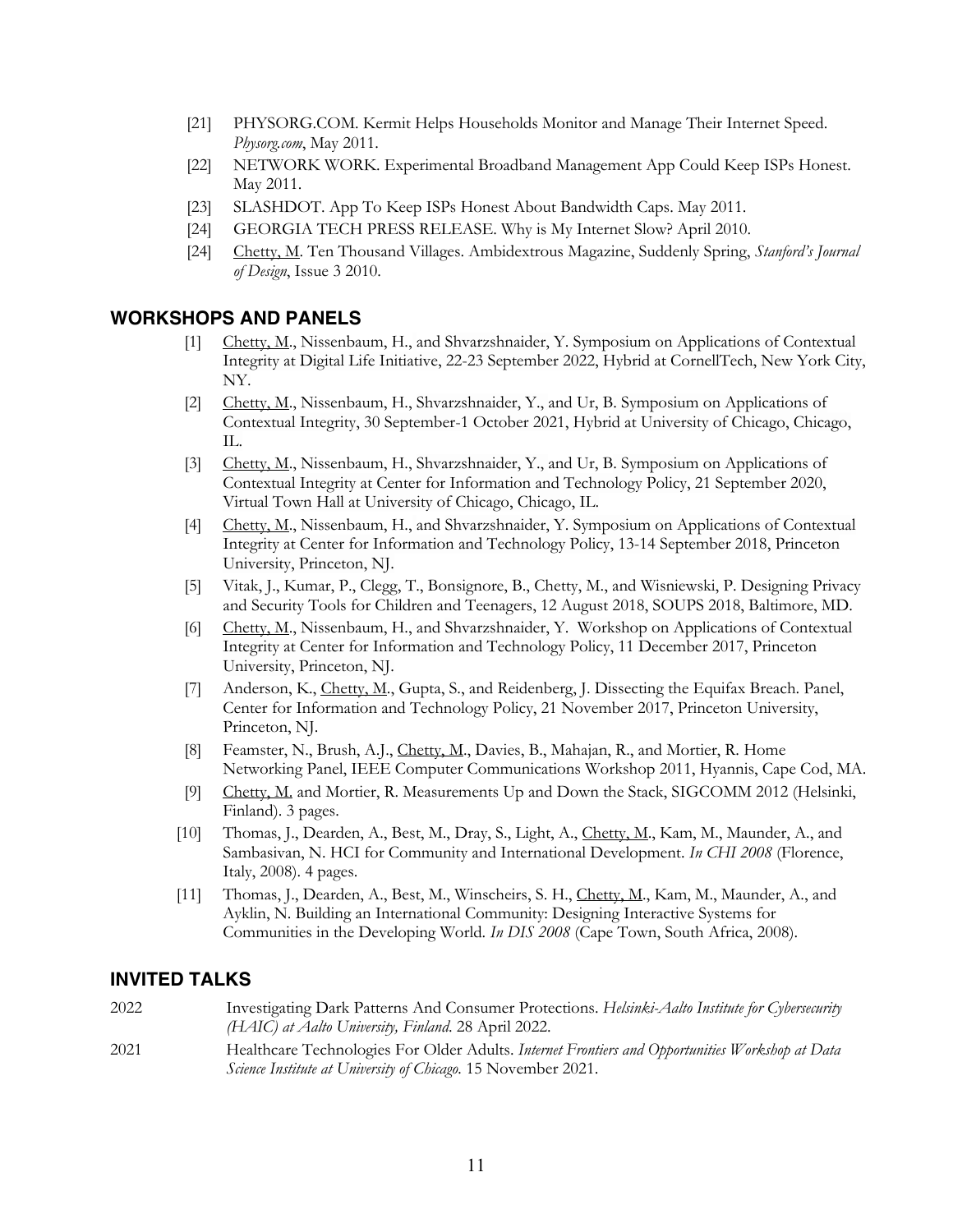| 2021 | First Year As Faculty Panel. Rising Stars in Data Science Panel at Data Science Institute at University of<br>Chicago, 11 November 2021                                                                                                                                                              |
|------|------------------------------------------------------------------------------------------------------------------------------------------------------------------------------------------------------------------------------------------------------------------------------------------------------|
| 2021 | Imagine All The People On A Trustworthy Internet. Frederica Darema Lecture at Illinois Institute of<br>Technology. 3 November 2021                                                                                                                                                                   |
| 2021 | Imagine All The People On A Trustworthy Internet. Human-Computer Interaction Seminar at<br>Stanford University. 8 October 2021                                                                                                                                                                       |
| 2021 | Imagine All The People On A Trustworthy Internet. Design, Use, Build Seminar at University of<br>Washington. 6 October 2021                                                                                                                                                                          |
| 2021 | Imagine All The People On A Trustworthy Internet. Human Computer Interaction Institute at<br>Carnegie Mellon University. 24 September 2021                                                                                                                                                           |
| 2021 | Interdisciplinary Data Science Career panel. CDAC Summer Lab at University of Chicago. 18 August<br>2021.                                                                                                                                                                                            |
| 2021 | Is This An Ad: Automatically Disclosing Online Endorsements with AdIntuition. Office of<br>Technology Research and Investigation Seminar Series at the Federal Trade Commission held virtually. 4<br>August 2021.                                                                                    |
| 2021 | Only 3 Left At This Price: A Tale Of Misleading Online Content and Consumer Protections. 17th<br>Annual Centre for Competition Policy Conference on Rethinking Consumer Policy: Lessons learned and options<br>for reform held virtually at University of East Anglia, United Kingdom. 24 June 2021. |
| 2021 | Imagine All The People On A Trustworthy Internet. College Readiness Workshop on Applications of<br>Artificial Intelligence held by Office of Special Programs at University of Chicago. 14 April 2021.                                                                                               |
| 2021 | Keeping Kids Safe Online Workshop. Murray Language Academy Elementary School in Chicago. 7<br>April 2021.                                                                                                                                                                                            |
| 2021 | Imagine All The People On A Trustworthy Internet. GVU Center at College of Interactive Computing<br>at Georgia Institute of Technology. 1 April 2021.                                                                                                                                                |
| 2021 | Making The Internet More Trustworthy And Inclusive. Lightning Talks at The Women in Data<br>Science Conference (Chicago). 12 March 2021.                                                                                                                                                             |
| 2021 | Interdisciplinary Data Science panel. CDAC Rising Stars in Data Science at University of Chicago. 11<br>January 2021.                                                                                                                                                                                |
| 2020 | Kids' Privacy and Security During Online Learning. CHI Hack Night. 8 December 2020.                                                                                                                                                                                                                  |
| 2020 | 2020 Virtual Career Conference for High School Students. Office of Special Programs at University of<br>Chicago. 6 November 2020.                                                                                                                                                                    |
| 2020 | Tackling Security At The Margins: Case Studies From An Internet Transparency Lens. MIT<br>CSAIL Security Seminar Series 2020. 29 October 2020.                                                                                                                                                       |
| 2020 | Academic Information Panel at Ada Lovelace Week. Department of Computer Science at University of<br>Chicago. 16 October 2020.                                                                                                                                                                        |
| 2020 | Connecting Contexts: Keeping Kids Safe Online? Third Grade Parent Connect Talk at University of<br>Chicago Laboratory Schools. 15 October 2020.                                                                                                                                                      |
| 2020 | I Can See Clearly Now: Empowering People Through Internet Transparency. Summer Lab at<br>Center for Data and Computing at University of Chicago. 15 July 2020.                                                                                                                                       |
| 2020 | Women in STEM's ATHENA Virtual Lecture Day. 24 May 2020.                                                                                                                                                                                                                                             |
| 2020 | Keeping Kids Safe Online Workshop. Murray Language Academy Elementary School in Chicago. 1<br>April 2020.                                                                                                                                                                                            |
| 2020 | Addictive Technology. Booth Big Question at University of Chicago. 19 February 2020.                                                                                                                                                                                                                 |
| 2019 | Only 3 Left At This Price: A Tale Of Misleading Online Content and Consumer Protections.<br>MS-Capp Lunchtime Seminar at Harris School of Public Policy at University of Chicago. 22 October 2019.                                                                                                   |
| 2019 | Is This An Ad? Revealing Endorsements on YouTube and Pinterest. Summer Institute on<br>Computational Social Sciences at University of Cape Town. 20 June 2019.                                                                                                                                       |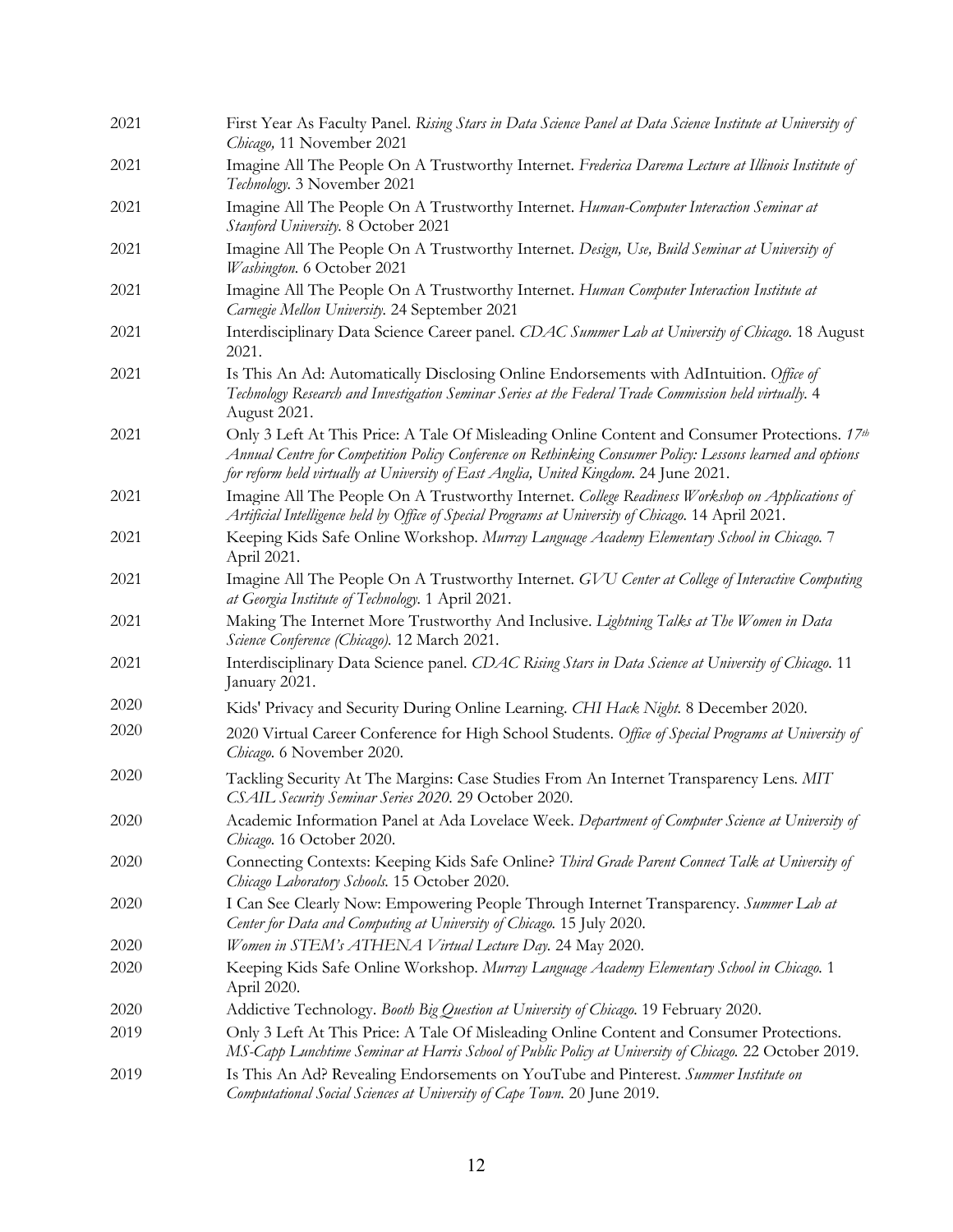| 2018 | Introduction to Human-Computer Interaction. Summer Institute on Computational Social Sciences at<br>University of Cape Town. 19 June 2018.                                                     |
|------|------------------------------------------------------------------------------------------------------------------------------------------------------------------------------------------------|
| 2018 | Introduction to Computer Ethics. Summer Institute on Computational Social Sciences at University of<br>Cape Town. 19 June 2018.                                                                |
| 2018 | Parting the Cloud: Empowering End-Users Through Internet Transparency. User Experience<br>Professional Association at Princeton Public Library, 21 May, 2018.                                  |
| 2018 | Parting the Cloud: Empowering End-Users Through Internet Transparency. Department of<br>Computer Science at Princeton University, 20 February, 2018.                                           |
| 2017 | Spiders in the Sky: Investigating User Perceptions of The Privacy and Security Implications of<br>Drones, Center for Information Technology Policy at Princeton University, 14 February, 2017. |
| 2016 | They Keep Coming Back Like Zombies: Improving Software Updating Interfaces, Department of<br>Computer Science at University of Cape Town, 28 July, 2016.                                       |
| 2016 | Like Zombies They Keep Coming Back: Improving The User Experience of Software, Laboratory<br>for Telecommunication Sciences Maryland, February 18, 2016.                                       |
| 2016 | Usable, Livable, and Inclusive Cybersecurity, MC2 Symposium at University of Maryland, College Park,<br>December 7, 2015.                                                                      |
| 2015 | Like Zombies They Keep Coming Back: Improving The User Experience of Software, Center for<br>Information Technology Policy at Princeton University, November 24, 2015.                         |
| 2015 | Like Zombies They Keep Coming Back: Improving The User Experience of Software, Cornell<br>Tech, November 23, 2015.                                                                             |
| 2015 | Like Zombies They Keep Coming Back: Improving The User Experience of Software,<br>Department of Computer Science at Columbia University, November 23, 2015.                                    |
| 2015 | A Mixed-Methods Study of User's Mobile Data Usage Practices in South Africa, Google Virtual<br>Conference at Google Mountain view, October 16, 2015.                                           |
| 2015 | A Mixed-Methods Study of User's Mobile Data Usage Practices in South Africa, Department of<br>Computer Science, University of Cape Town, July 23, 2015.                                        |
| 2015 | uCap: A Data Cap Management Tool for the Home, Open Technology Initiative at New America<br>Foundation, January 30, 2015.                                                                      |
| 2014 | While the Meter Is Running: Helping Consumers Manage Internet Data, Center for Information<br>Technology Policy at Princeton University, November 11, 2014.                                    |
| 2014 | Human Behaviors and Cyber Vulnerabilities, Science of Security Lablet Meeting, University of Maryland,<br>October 28, 2014.                                                                    |
| 2014 | uCap: A Data Cap Management Tool for the Home, Department of Computer Science, University of<br>Cape Town, July 26, 2014.                                                                      |
| 2014 | Measuring Broadband Performance in South Africa, Center for Educational Technology, University of<br>Cape Town, January 15, 2014.                                                              |
| 2014 | uCap: A Data Cap Management Tool for the Home, 31 <sup>st</sup> Annual HCIL Symposium at University of<br>Maryland, College Park, May 29, 2014.                                                |
| 2013 | HCI and Networking: Taming the Internet One Bit At A Time, HCIL Brown Bag, iSchool,<br>University of Maryland, College Park, October 10, 2013.                                                 |
| 2013 | Measuring Broadband Quality of Service, ResearchICTAfrica Workshop, Winchester Mansions Hotel,<br>Cape Town, South Africa, May 7, 2013.                                                        |
| 2012 | When Protocols Meet People: Interface Design for Home Networks, School of Computer Science,<br>College of Computing, Georgia Institute of Technology, May 8, 2012.                             |
| 2012 | When Protocols Meet People: Interface Design for Home Networks, iSchool, University of<br>Washington, April 24, 2012.                                                                          |
| 2012 | When Protocols Meet People: Interface Design for Home Networks, Department of Computer<br>Science, University of Wisconsin-Madison, April 16, 2012.                                            |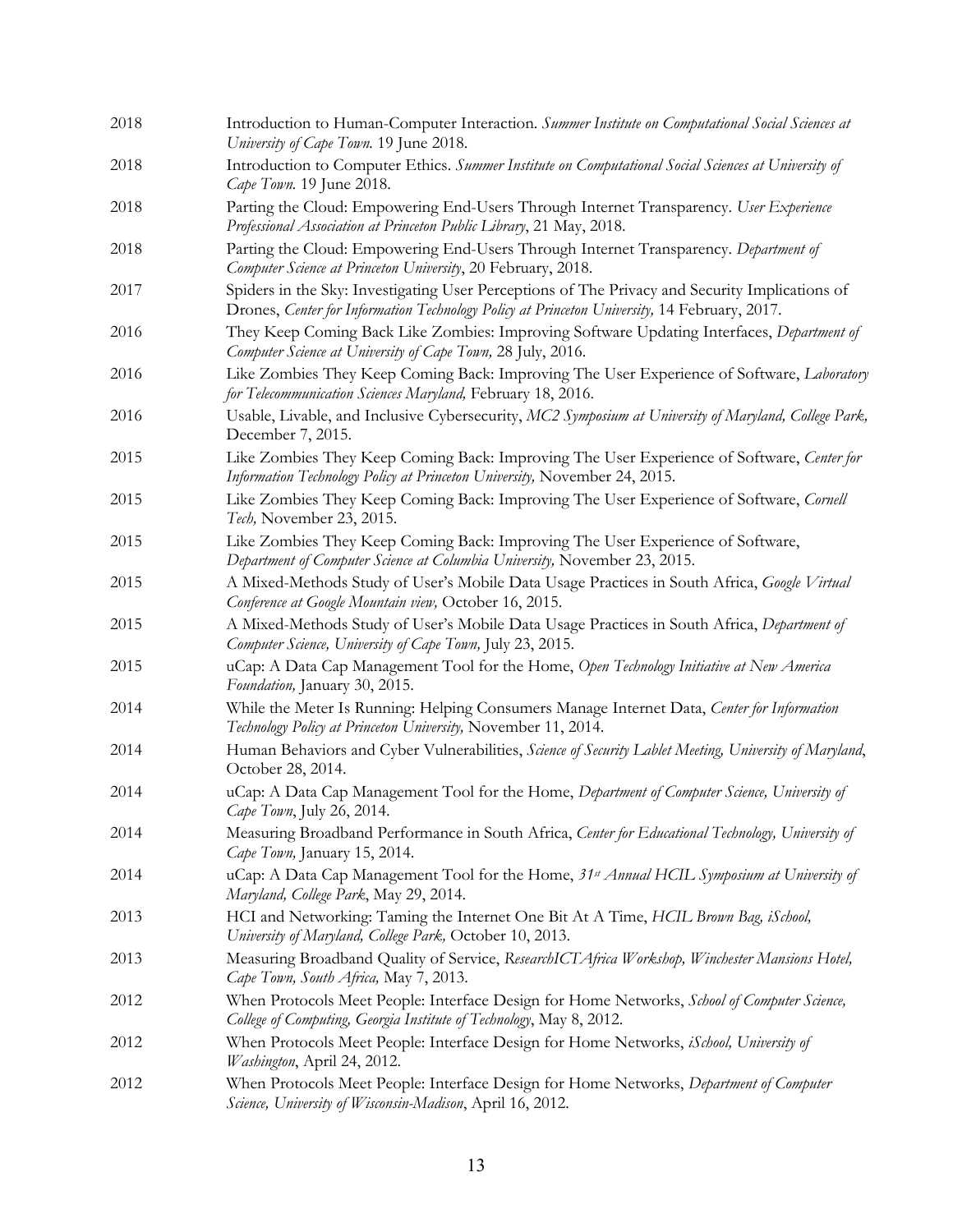| 2012 | When Protocols Meet People: Interface Design for Home Networks, Google Research, Mountain<br>View CA, April 6, 2012.                                                   |
|------|------------------------------------------------------------------------------------------------------------------------------------------------------------------------|
| 2012 | When Protocols Meet People: Interface Design for Home Networks, Department of Computer<br>Science, New York University, March 30, 2012.                                |
| 2012 | When Protocols Meet People: Interface Design for Home Networks, Department of Computer<br>Science, Polytechnic Institute of New York University, March 29, 2012.       |
| 2012 | When Protocols Meet People: Interface Design for Home Networks, Department of Computer<br>Science, Northwestern University, March 19, 2012.                            |
| 2012 | When Protocols Meet People: Interface Design for Home Networks, iSchool, University of<br>Maryland, College Park, March 6, 2012.                                       |
| 2012 | When Protocols Meet People: Interface Design for Home Networks, Department of Computer<br>Science, Brown University, February 9, 2012.                                 |
| 2011 | Making Networked Infrastructure Manageable: A Case Study of Home Networking. Max Planck<br>Institute for Software Systems, Kaiserslautern, Germany, November 24, 2011. |
| 2011 | What Are Sources of Home Network Complexity And How Can We Help Home Users To Deal<br>With Them? IEEE Computer Communications Workshop, Hyannis, MA, October 11, 2011. |
| 2011 | Why Is My Internet Slow? Making Network Speeds Visible. HCI lunch at Google , Mountain View,<br>CA, August 1, 2011.                                                    |
| 2011 | Why Is My Internet Slow? Making Network Speeds Visible. Technicolor, Palo Alto, CA, July 29,<br>2011.                                                                  |
| 2011 | Why Is My Internet Slow? Making Network Speeds Visible. Networking group in Computer Science<br>at Stanford, Palo Alto, CA, July 28, 2011.                             |
| 2010 | Making Infrastructure Visible in the Home: A Case Study of Home Networking. Interaction and<br>Experience group at Intel Labs, Portland, November 5, 2010.             |
| 2010 | Why Is My Internet Slow? Making Network Speeds Visible. Department of Computer Science,<br>University of Cape Town, South Africa, October 7, 2010.                     |
| 2010 | The Ins and Outs of Home Networking: The Case for Useful and Usable Domestic Networking.<br>TOCHI journal paper presented at CHI 2010, April 14, 2010.                 |
| 2010 | Who's Hogging The Bandwidth?: The Consequences of Revealing the Invisible in the Home.<br>GVU Brown Bag, Georgia Institute of Technology, April 1, 2010.               |
| 2009 | It's Not Easy Being Green: Understanding Home Computer Power Management. GVU Brown<br>Bag, Georgia Institute of Technology, March 12, 2009.                            |
| 2008 | Getting to Green: Understanding Resource Consumption in the Home. GVU Brown Bag, Georgia<br>Institute of Technology, September 11, 2008.                               |
| 2007 | How Smart Homes Learn: The Evolution of the Networked Home and Household. GVU Brown<br>Bag, Georgia Institute of Technology, September 6, 2007.                        |
| 2007 | Threads for Development: Computer Education Revolutions for Sub-Saharan Africa. GVU<br>Brown Bag, Georgia Institute of Technology , March 8, 2007.                     |

# **GRANTS**

| 2022 | Data and Democracy Seed Grant                                          |
|------|------------------------------------------------------------------------|
|      | Sponsor: Data Science Institute at University of Chicago               |
|      | Investigator(s): <u>M. Chetty,</u> N. Feamster, G. Lakier, and C. Tan. |
|      | Amount: \$50,000                                                       |
|      | Awarded: December 2021-December 2022                                   |
|      |                                                                        |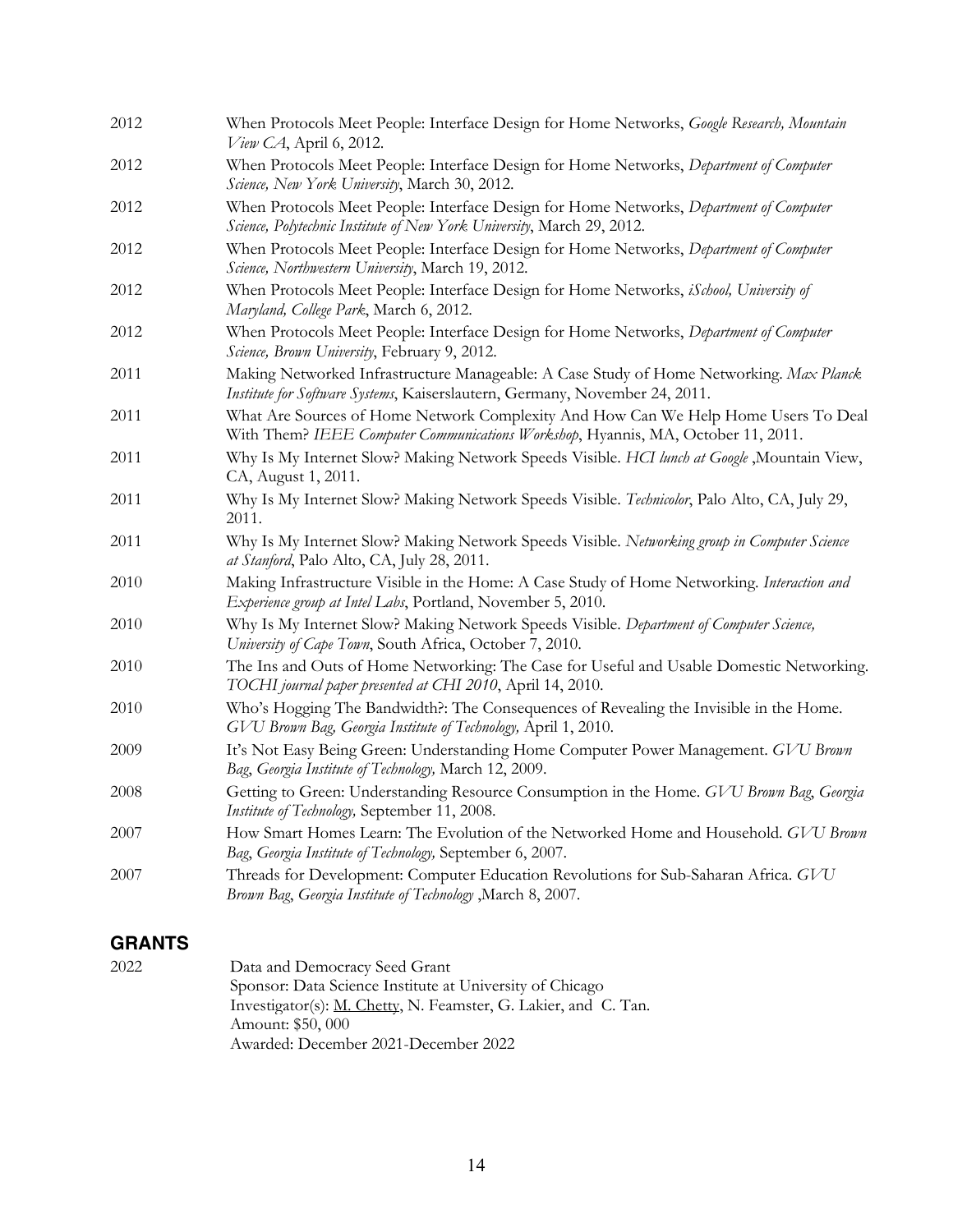| 2021-2026 | P50 Chicago Chronic Condition Equity Network (C3EN)<br>R01: Voice-Activated Technology to Improve Mobility & Reduce Health Disparities:<br>EngAGEing African American Older Adult-Care Partner Dyads<br>Investigator(s): M. Chetty, N. Feamster, L. Hawkley, and M. Huisingh-Scheetz<br>Amount: \$4,100,000<br>Awarded: September 2021-June 2026 |
|-----------|--------------------------------------------------------------------------------------------------------------------------------------------------------------------------------------------------------------------------------------------------------------------------------------------------------------------------------------------------|
| 2021-2026 | CAREER: Investigations of Educational Technology to Safeguard Children's Privacy<br>Sponsor: National Science Foundation<br>Investigator(s): M. Chetty<br>Amount: \$550,000<br>Awarded: July 2021-June 2026                                                                                                                                      |
| 2020-2023 | Connecting Contexts: Building Foundational Digital Privacy and Security Skills for Elementary<br>School Children, Teachers, and Parents<br>Sponsor: National Science Foundation<br>Investigator(s): J. Vitak, T. Clegg, and M. Chetty<br>Amount: \$501,658<br>Awarded: Feb 2020-Feb 2023                                                         |
| 2018-2019 | Understanding How Mobile Users' Understand and Manage Privacy On Social Media in South<br>Africa<br>Sponsor: Facebook Securing the Internet Research Award<br>Investigators: <u>M. Chetty</u> and S. Wyche<br>Amount: \$67,000                                                                                                                   |
| 2018-2019 | Keeping Kids Safe: Equipping Elementary School Kids with Online Safety Skills<br>Sponsor: Google Faculty Research Award<br>Investigators: M. Chetty, J. Vitak, and T. Clegg<br>Amount: \$50,000<br>Awarded: March 2018-March 2019                                                                                                                |
| 2014-2018 | EPICA: Empowering People To Overcome Information Control and Attacks<br>Sponsor: National Science Foundation<br>Investigator(s): W. Lee, M. Bailey, <u>M. Chetty,</u> N. Feamster, and H. Klein<br>Amount: \$275,000<br>Awarded: June 2014-June 2018                                                                                             |
| 2016-2017 | Keeping Kids Safe: Understanding Kids' Mental Models of Online Safety<br>Sponsor: Google Faculty Research Award<br>Investigators: M. Chetty and T. Clegg<br>Amount: \$46,100<br>Awarded: April 2016-April 2017                                                                                                                                   |
| 2014-2017 | Establishing a Science of Security Lablet at University of Maryland<br>Sponsor: National Security Agency<br>Investigator(s): <u>M. Chetty</u> , T. Dumitras, V.S. Subrahmanian, and A. Prakash<br>Amount: \$214,392<br>Awarded: January 2014-February 2017                                                                                       |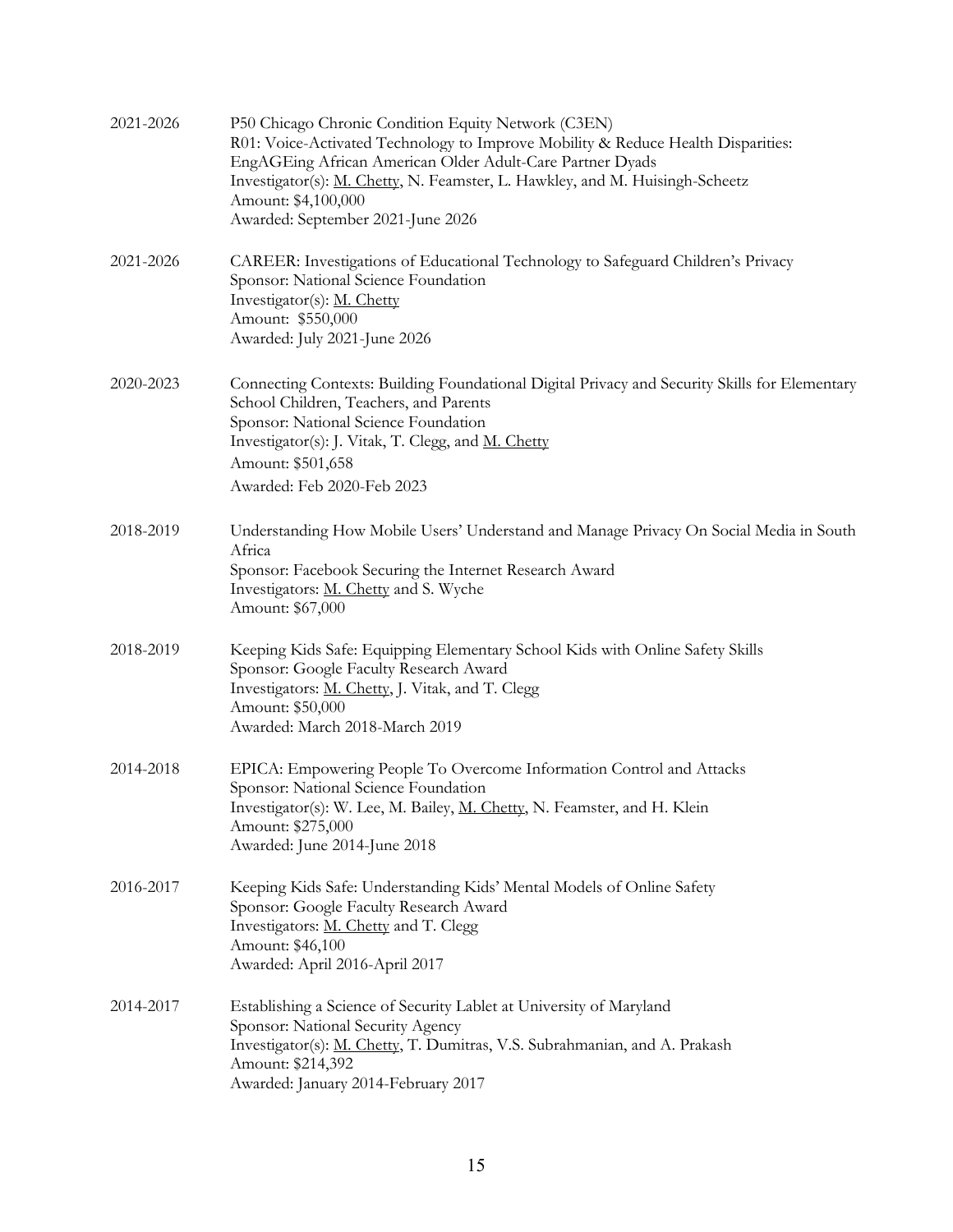2014-2015 Connecting Africa: Understanding usage patterns of mobile users on metered connections Sponsor: Google Faculty Research Award Investigator(s): M. Chetty Amount: \$40,000 Awarded: March 2014-March 2015

# **SERVICE AND OTHER ACTIVITIES**

| <b>External Service and Panels</b> |                                                                                                                                      |
|------------------------------------|--------------------------------------------------------------------------------------------------------------------------------------|
| 2022                               | Program Committee, IEEE Privacy and Security 2022                                                                                    |
| 2022                               | Privacy and Security Subcommittee Co-Chair, CHI 2023                                                                                 |
| 2022                               | Program Committee, ConPro Workshop 2022                                                                                              |
| 2021                               | Privacy and Security Subcommittee Co-Chair, CHI 2022                                                                                 |
| 2021                               | Panelist for Secure and Trustworthy Computing Program at National Science Foundation                                                 |
|                                    | (virtual panel)                                                                                                                      |
| 2021                               | Program Committee, ConPro Workshop 2021                                                                                              |
| 2021                               | Program Committee, CSCW 2021                                                                                                         |
| 2020-2021                          | Program Committee, USENIX Security                                                                                                   |
| 2020                               | Privacy and Security Program Committee, CHI 2021                                                                                     |
| 2019-2020                          | Program Committee, CSCW 2020                                                                                                         |
| 2019                               | Privacy and Security Program Committee, CHI 2020                                                                                     |
| 2018                               | Program Committee, NDSS 2019, Workshop on Usable Security (USEC) 2019                                                                |
| 2018-2019                          | Program Committee, USENIX Security                                                                                                   |
| 2018                               | Program Committee, CSCW 2018 Workshop on Privacy in Context: Critically Engaging with Theory to<br>Guide Privacy Research and Design |
| 2018                               | Program Committee, CHI 2018 Workshop on Individual Differences in Privacy                                                            |
| 2018                               | Program Committee, COMPASS 2018                                                                                                      |
| 2018                               | Program Committee, CSCW 2018                                                                                                         |
| 2017-2018                          | Program Committee for the European Workshop on Usable Security (EuroUSEC 2018)                                                       |
| 2017-2018                          | Program Committee for the Workshop on Usable Security (USEC 2018) collocated with NDSS                                               |
| 2017-2018                          | Program Committee, SOUPS 2018                                                                                                        |
| 2017                               | Privacy, Security and Visualization Program Committee, CHI 2018                                                                      |
| 2017                               | Ph.D. Program Committee, WWW 2017                                                                                                    |
| 2017-2018                          | Associate Editor/Program Committee, IMWUT Journal (Formerly Ubicomp conference)                                                      |
| 2016                               | Panelist for Secure and Trustworthy Computing Program at National Science Foundation<br>(virtual panel)                              |
| 2016                               | Privacy, Security and Visualization Program Committee, CHI 2017                                                                      |
| 2015                               | Specific Application Areas Program Committee, CHI 2016                                                                               |
| 2015                               | Program Committee, HotSoS 2015                                                                                                       |
| 2015                               | Program Committee, ICTD 2015                                                                                                         |
| 2015                               | Program Committee, Ubicomp 2015                                                                                                      |
| 2014                               | Papers Co-Chair, DEV 2014                                                                                                            |
| 2014                               | Program Committee, Ubicomp 2014                                                                                                      |
| 2014                               | Panelist, Secure and Trustworthy Computing Program at National Science Foundation                                                    |
| 2013                               | Program Committee, Intelligent User Interfaces for Developing Regions at Intelligent User Interfaces 2013                            |
| 2013                               | Program Committee, Smart Data Pricing Workshop at Infocomm 2013                                                                      |
|                                    |                                                                                                                                      |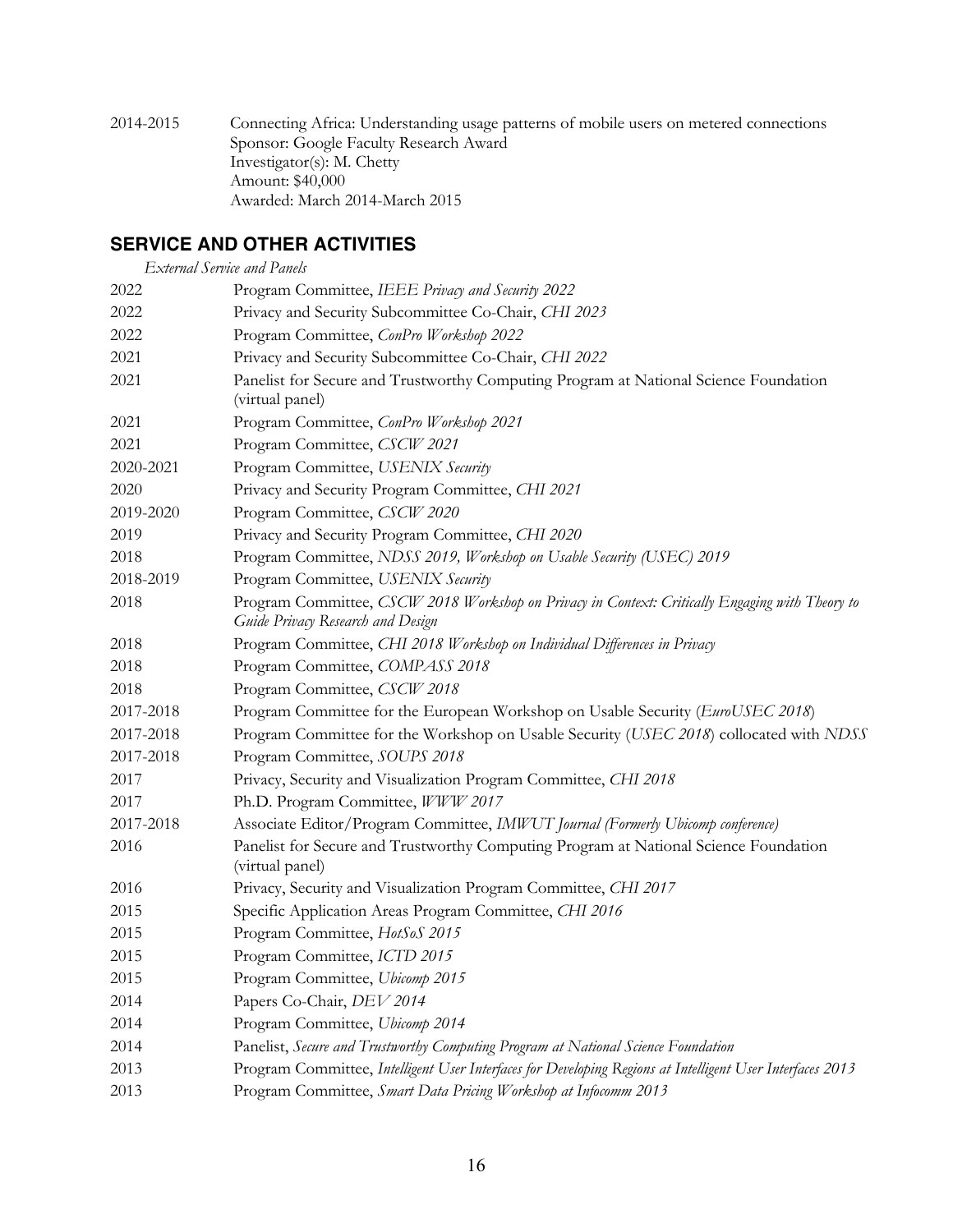| 2012-2013 | Program Committee, ICTD 2013                                                                                            |
|-----------|-------------------------------------------------------------------------------------------------------------------------|
| 2011-2012 | Specific Applications Area Program Committee, CHI 2012                                                                  |
| 2011-2012 | Program Committee, ICTD 2012                                                                                            |
| 2011-2012 | Co-Chair W-MUST Workshop, SIGCOMM 2012                                                                                  |
| 2011-2012 | Posters Co-Chair, Ubicomp 2012                                                                                          |
| 2011      | Ph.D. Forum Subcommittee, Grace Hopper Conference 2011                                                                  |
| 2010      | Publications Chair, Ubicomp 2010                                                                                        |
| 2010      | Student Volunteer, Ubicomp 2010                                                                                         |
| 2009      | Works In Progress Program Committee, CHI 2009                                                                           |
| 2008      | HCI for Community and International Development Workshop, CHI 2008                                                      |
| 2008      | Building an International Community: Designing Interactive Systems for Communities in the<br>Developing World, DIS 2008 |
| 2008      | Student Volunteer On-Site Co-Chair, Ubicomp 2008                                                                        |
| 2004      | Assistant to sub-editor for SAIEE Transactions Journal, Special Issue on Software Engineering and<br>Formal Methods     |

#### *Reviewing*

COMPASS (2018) CHI (2006, 2008-2022) Creativity and Cognition CSCW (2004, 2006, 2008, 2010-2021) DEV (2014, 2015) DIS (2010-2011) Grace Hopper (2010-2012) Graphics Interface (2018) ICTD (2011-2015) IEEE Pervasive IEEE/ACM Transactions of Networking Information Visualization (2009) Information Technologies and International Development (ITID) Interacting with Computers Journal Transactions of Internet Technology Journal Ubicomp/IMWUT Journal (2008-2018) UIST (2008, 2011)

#### *Computer Science Department, University of Chicago*

| 2021-2022 | Graduate Committee                  |
|-----------|-------------------------------------|
| 2021-2022 | <b>External Relations Committee</b> |
| 2019-2022 | PhD Admissions Committee            |

#### *Computer Science Department, Princeton University*

| 2017-2019 | RISE Event Co-Organizer                                      |
|-----------|--------------------------------------------------------------|
| 2017      | Distinguished Lecture in HCI Fall Speaker Series Coordinator |
| 2016-2017 | <b>HCI Faculty Search Committee</b>                          |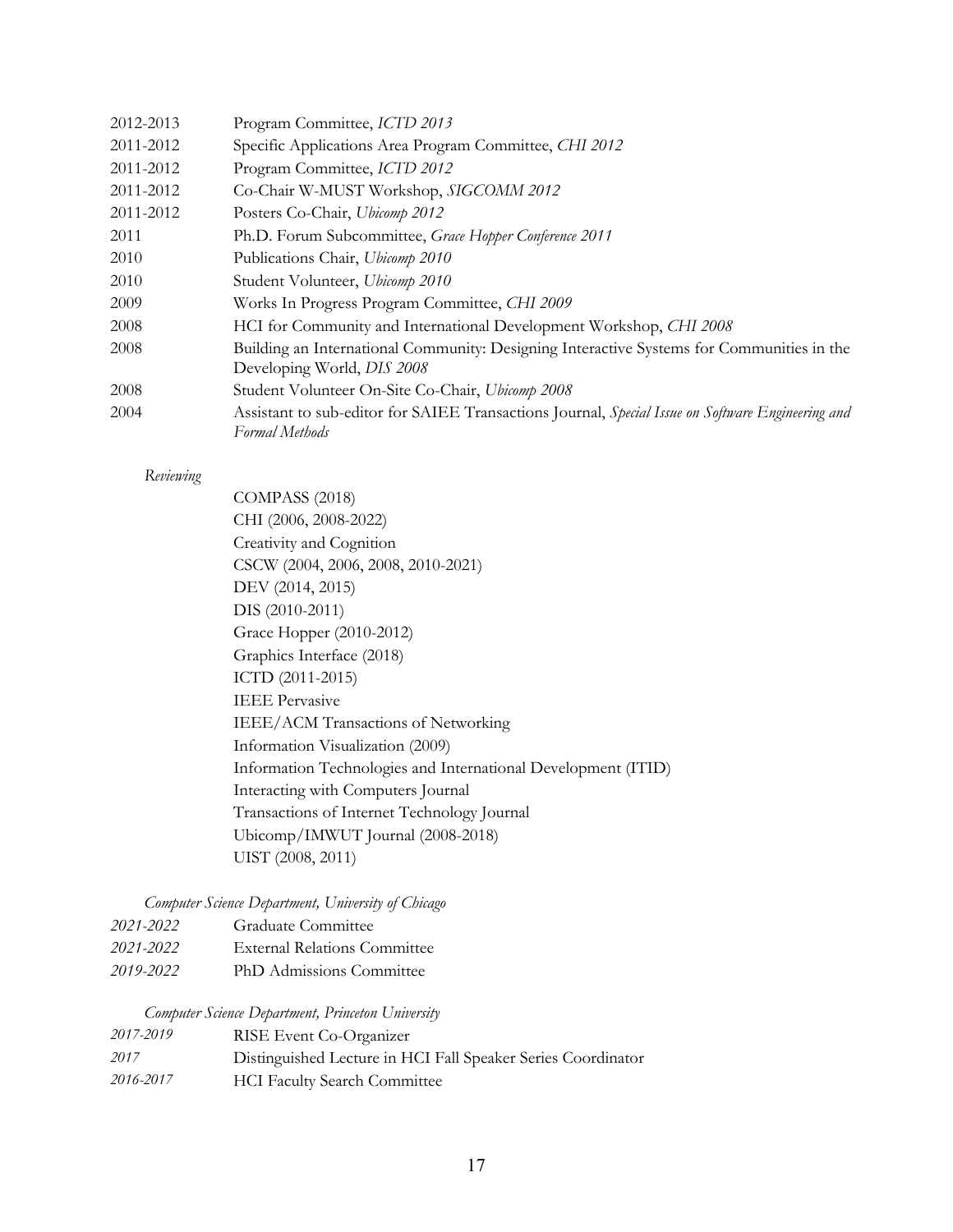*iSchool, University of Maryland, College Park*

| 2014      | Retreat Committee on High Impact Research, Institute for Advanced Computing Studies |
|-----------|-------------------------------------------------------------------------------------|
| 2013-2016 | Master's in Human Computer Interaction Committee                                    |
| 2013      | Master's in Information Management Committee                                        |

# *College of Computing, Georgia Institute of Technology*

| 2012      | Judge for Postgraduate Research Spring Symposium                                                                                                                                                                                  |
|-----------|-----------------------------------------------------------------------------------------------------------------------------------------------------------------------------------------------------------------------------------|
| 2012      | Judge for Yahoo! HackU at College of Computing                                                                                                                                                                                    |
| 2010      | Judge for Undergraduate Research Spring Symposium                                                                                                                                                                                 |
| 2007-2008 | School of Interactive Computing Representative for Graduate Student Council<br>Duties: Liaison between School chair, faculty, and graduate students. Attended faculty meetings<br>and had regular meetings with the school chair. |
| 2007-2008 | Co-Leader of Graduate Women@cc Organization<br>Duties: Organized social and mentoring events for graduate women.                                                                                                                  |
| 2007-2008 | Co-Coordinator Human-Computer Interaction graduate seminar                                                                                                                                                                        |
| 2006-2008 | Mentor in Women@cc Big-Little Sisters program                                                                                                                                                                                     |
| 2006-2007 | President of Graduate Student Council<br>Duties: Supervised council activities, held regular meetings open to all graduate students, and<br>liaised with school administration on behalf of graduate student matters.             |
| 2006-2007 | Head of Graduate Student Council Travel Funds Committee<br>Duties: Created policy for travel funds and application procedures. Oversaw first round of<br>applications<br>for travel grants and selected winners.                  |
| 2006-2007 | Co-coordinator of GVU Coffee and Cookie Break                                                                                                                                                                                     |
|           |                                                                                                                                                                                                                                   |

#### *Computer Science Department, University of Cape Town*

| 2004 | Postgraduate representative for Computer Science                                                                            |
|------|-----------------------------------------------------------------------------------------------------------------------------|
| 2004 | Science Faculty postgraduate Students Association Member                                                                    |
| 2004 | Treasurer ACM student chapter for University of Cape Town                                                                   |
| 2004 | Mathematics tutor for senior high school students in Khayalitsha township with Ikamva<br>Lesizandleni<br>Zethu organization |
| 2003 | Postgraduate informal talks coordinator                                                                                     |

# **STUDENT SUPERVISION**

*University of Chicago*

|                       | <b>PhD</b> Student Advisor                |
|-----------------------|-------------------------------------------|
| Fall 2021-Present     | Jake Chanenson                            |
| Fall 2021-Present     | Kelly Wagman                              |
| Spring 2020-Present   | Brennan Schaffner                         |
| Fall 2019-Spring 2020 | Michelle Aninye, Co-Advisor with Blasé Ur |

# *PhD Student Thesis Committee*

2020 Jean Salac, *Advisor: Diana Franklin*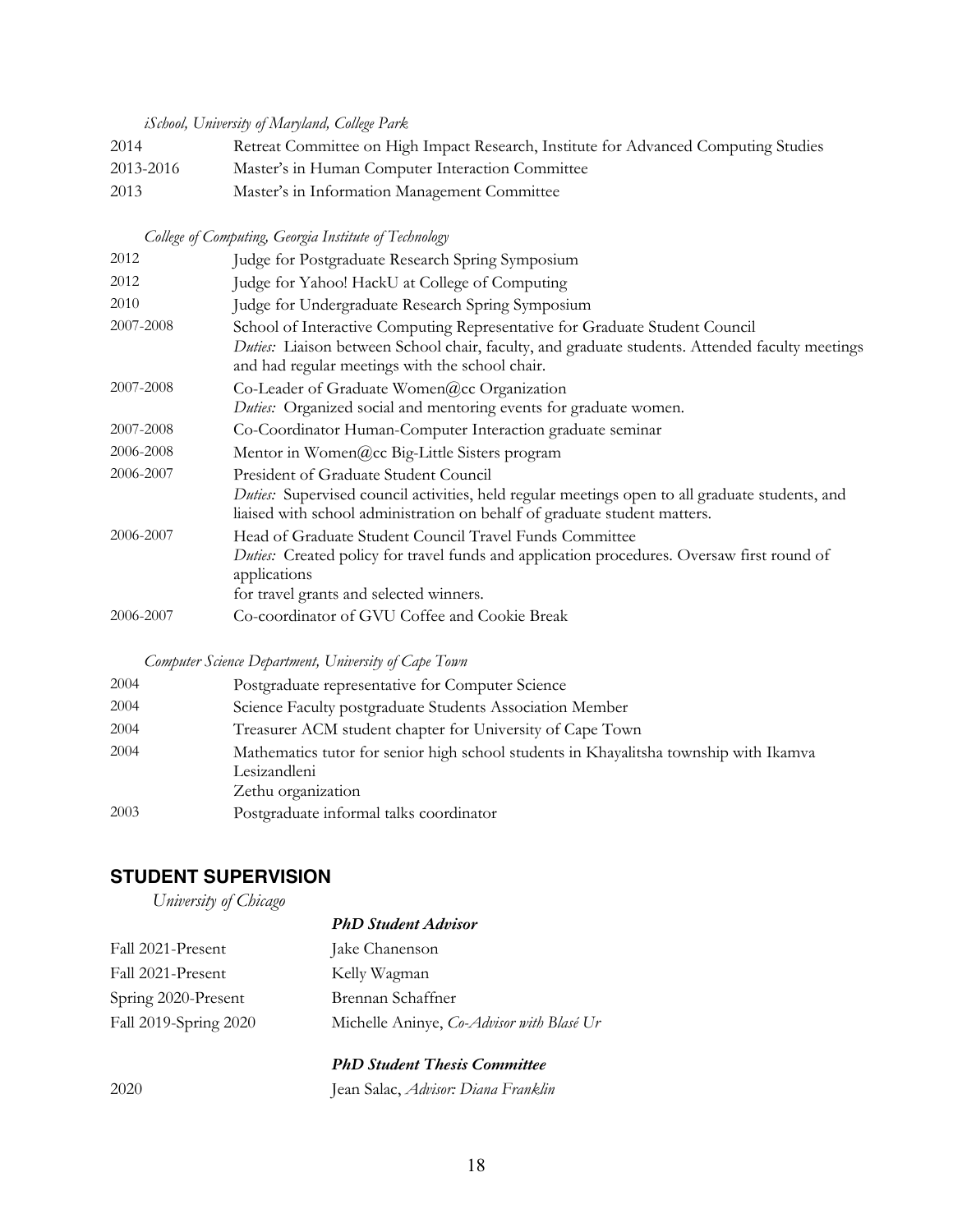|                         | <b>Master's Thesis Committee</b>                                                                                                                  |
|-------------------------|---------------------------------------------------------------------------------------------------------------------------------------------------|
| 2019                    | Jean Salac, Advisor: Diana Franklin                                                                                                               |
|                         | <b>Master's Students Thesis Advisor</b>                                                                                                           |
| Fall 2020-Spring 2021   | Regina Catipon, Computational Social Science Master's Thesis                                                                                      |
|                         | <b>Master's Students Research Assistant</b>                                                                                                       |
| Fall 2020-Fall 2021     | Solomon Dworkin, Master's in Computer Science                                                                                                     |
| Fall 2020-Spring 2021   | Shai Slotky, Master's in Computational Analysis and Public Policy                                                                                 |
|                         | <b>Undergraduate Students Thesis Advisor</b>                                                                                                      |
| Fall 2020-Spring 2022   | Kevin Song, Computational Social Science Thesis                                                                                                   |
| Fall 2020-Spring 2021   | Neha Lingareddy, Undergraduate Computer Science Thesis                                                                                            |
| Fall 2019-Spring 2022   | Shriya Bansal, Undergraduate Computer Science Thesis, *Honorable Mention for<br>Computing Research Association (CRA) Undergraduate Research Award |
|                         | Undergraduate Students Research Assistant/Independent Work                                                                                        |
| Spring 2022             | Liv Campili, Independent Work                                                                                                                     |
| Spring 2022             | Logen (Jiatong) Li, Independent Work                                                                                                              |
| Spring 2022             | Zoe Torok, Independent Work                                                                                                                       |
| Fall 2021-Winter 2022   | Vallary Muhalia, Independent Work                                                                                                                 |
| Fall 2021-Winter 2022   | Elaine Wan, Independent Work                                                                                                                      |
| Summer 2021-Spring 2022 | Amy Morill                                                                                                                                        |
| Summer 2021             | Chimaobi Amanchukwu, Center for Data And Computing High School Intern                                                                             |
| Spring 2021             | Tara Aggarwal, Independent Work                                                                                                                   |
| Spring 2021             | Walker Cook, Independent Work                                                                                                                     |
| Fall 2020-Spring 2022   | Kevin Song, Computational Social Science                                                                                                          |
| Summer 2020-Spring 2021 | Maia Boyd, Co-Advisor with Blasé Ur                                                                                                               |
| Summer 2020-Spring 2021 | Archie Brohn                                                                                                                                      |
| Summer 2020-Fall 2020   | Fiona O'Connell                                                                                                                                   |
| Winter 2020-Spring 2022 | Jason Chee                                                                                                                                        |
| Winter 2020-Fall 2021   | Oishee Chakrabarti, Independent Work                                                                                                              |
| Winter 2020-Winter 2021 | Lucy Li                                                                                                                                           |
| Winter 2020-Spring 2020 | Ethan Walderman, Co-Advisor with Blasé Ur                                                                                                         |
| Winter 2020             | Riley Osborn, Independent Work                                                                                                                    |
|                         |                                                                                                                                                   |

*Princeton University*

## *PhD Student Advisor*

Fall 2017-Fall 2020 Arunesh Mathur, *Graduated. \*SIGCHI Outstanding Dissertation Award. First job: Competitions Market Authority in the United Kingdom*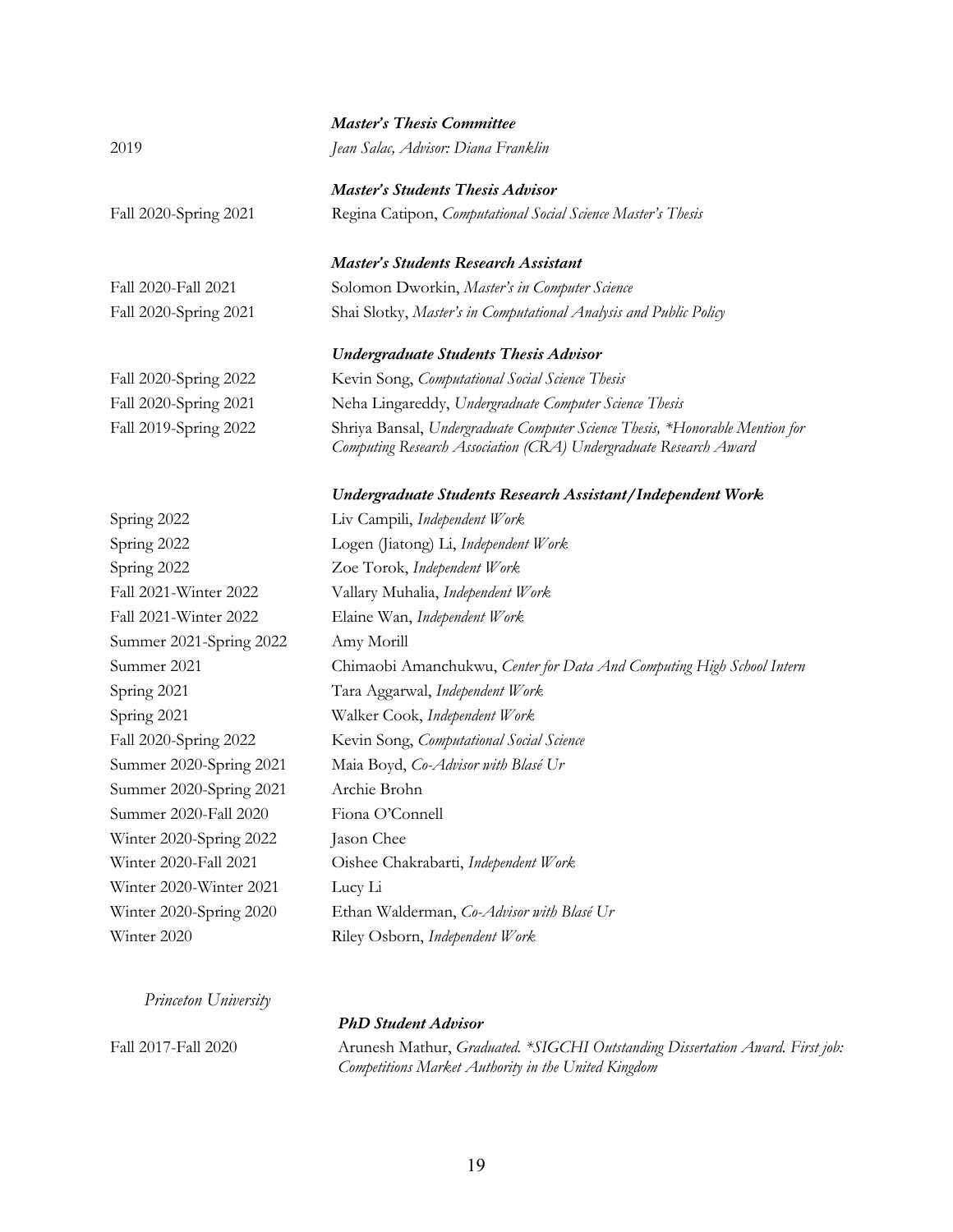#### *PhD Student Thesis Committee (Non-Reader)*

Spring 2018 Arpit Gupta*, Advisor: Nick Feamster* Fall 2018-Spring 2019 Nora Willett, *Advisor: Adam Finkelstein* Fall 2017-Spring 2018 Zeyu Jin, *Advisor: Adam Finkelstein* Fall 2016-Summer 2017 Reid Oda, *Advisor: Rebecca Fiebrink* Fall 2016-Summer 2017 KatieAnna Wolf, *Advisor: Rebecca Fiebrink*

#### *PhD Student Research Assistants*

Fall 2017-Summer 2018 Laura Roberts, *Computer Science Ph.D.* Summer 2017-Spring 2018 Annie Edmondson, *Computer Science Ph.D.*

# *Master's Student Research Assistants*

Summer 2017 Mark Martinez, *Master's in Computer Science*

Fall 2018-Spring 2019 Jake Reichel Fall 2018-Spring 2019 Michael Swart Fall 2018-Spring 2019 Andre Xiong Fall 2017-Spring 2018 Ben Cohen Fall 2017-Spring 2018 Waraqul Islam Fall 2017-Spring 2018 Jonathan Yang

#### *Undergraduate Student Computer Science Senior Thesis Second Reader*

*Undergraduate Student Computer Science Senior Thesis Advisor*

Summer 2020-Fall 2021 Kevin Feng Fall 2018-Spring 2019 Theodor Marcu Fall 2018 Olivia Johnson Summer 2018 Daniel Braga Spring 2018 Madeleine Cheyette Spring 2018 Mihika Kapoor

Summer 2017 Robert Liu

Spring 2019 Jerry Wei, *Advisor: Jonathan Mayer* Spring 2017 Katie Hanss, *Advisor: Thomas Funkhouser* Spring 2017 Nicole Marvin, *Advisor: Thomas Funkhouser* Spring 2017 Serena Zheng, *Advisor: Nick Feamster* Fall 2017-Spring 2018 Leila Clark, *Advisor: Jeremie Lumbroso* Fall 2017-Spring 2018 Nico Bayless*, Advisor: Barbara Engelhardt* Fall 2017-Spring 2018 Melana Hammel, *Advisor: Margaret Martonosi* Fall 2017-Spring 2018 Jonathan Zong *Advisor: Nate Matias*

#### *Undergraduate Independent Work*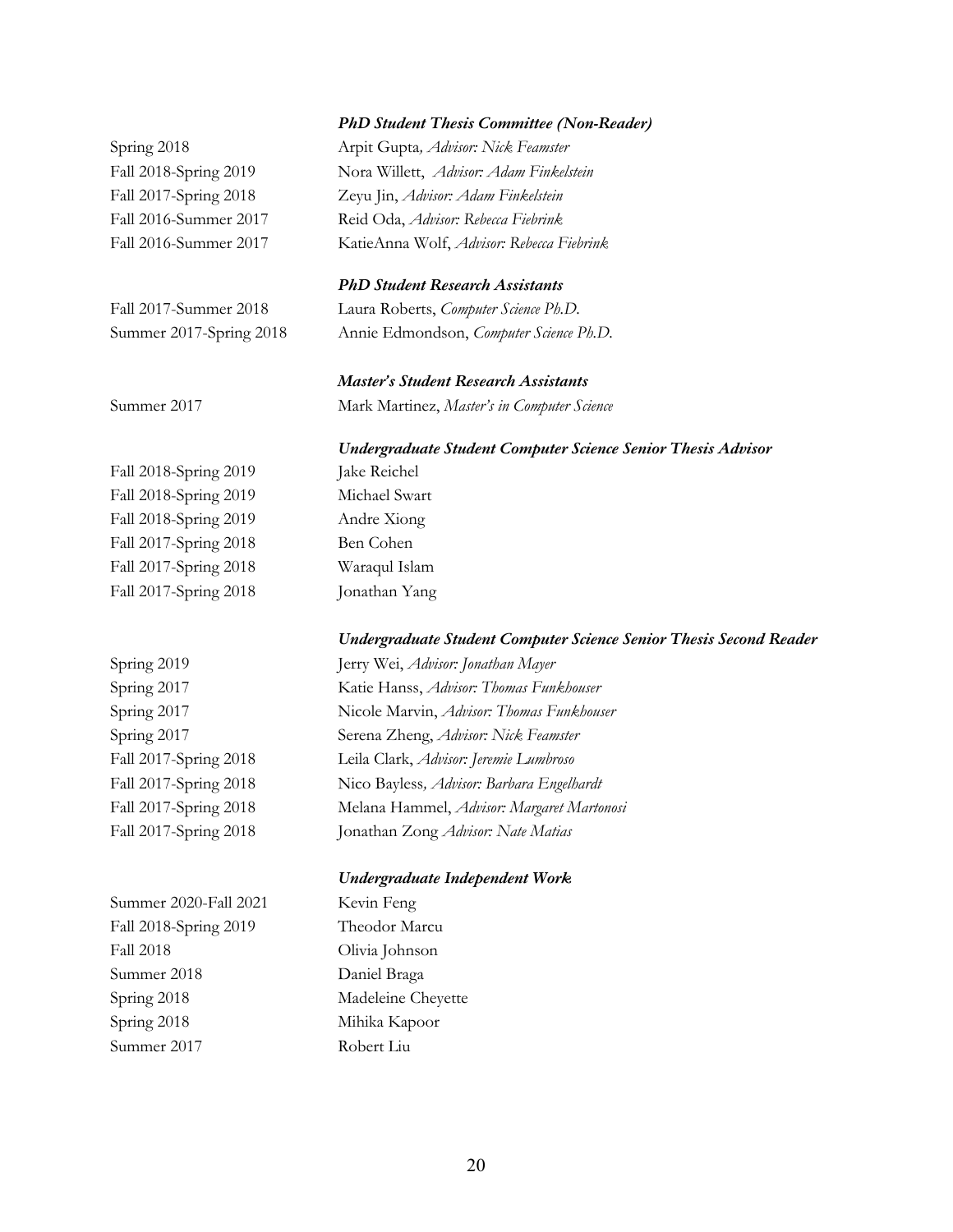# *University of Maryland, College Park*

|                           | <b>PhD</b> Student Advisor                                                                                                      |
|---------------------------|---------------------------------------------------------------------------------------------------------------------------------|
| Fall 2014-Spring 2017     | Arunesh Mathur, Ph.D. in Information Studies                                                                                    |
|                           | <b>PhD Student Research Assistants</b>                                                                                          |
| Fall 2016-Spring 2021     | Priya Kumar, Ph.D. in Information Studies                                                                                       |
|                           | <b>Master's Thesis Advisor</b>                                                                                                  |
| Fall 2014-Spring 2016     | Arunesh Mathur, Master's of Human Computer Interaction                                                                          |
|                           | <b>Master's Thesis Committee</b>                                                                                                |
| 2020                      | Lisa Rogers, Master's of Human Computer Interaction, Advisor: Michelle Mazurek                                                  |
| Spring 2015               | Jestin Ledlum, Master's of Information Management, Advisor: Beth St. Jean                                                       |
| Spring 2014               | Myeong Lee, Master's of Information Management, Advisor: Brian Butler                                                           |
| Spring 2014               | Maia Naftali, Master's of Human Computer Interaction, Advisor: Leah Findlater                                                   |
|                           | <b>Master's Students Research Assistants</b>                                                                                    |
| Summer 2017-Summer 2018   | Lisa Rogers, Master's of Human Computer Interaction                                                                             |
| Spring 2017               | Shalmali Naik, Master's of Human Computer Interaction                                                                           |
| Fall 2016-Spring 2018     | Julie Romanosky, Master's of Human Computer Interaction                                                                         |
| Spring 2016 & Spring 2017 | Utkarsha Devkar, Master's of Information Management                                                                             |
| Spring 2016-Spring 2017   | Pramod Chundury, Master's of Human Computer Interaction                                                                         |
| Spring 2016               | Boney Yeldho, Master's of Human Computer Interaction                                                                            |
| Fall 2015-Spring 2016     | Rohan Bondili Singh, Master's of Human Computer Interaction                                                                     |
| <b>Fall 2015</b>          | Brahm Persaud, Master's of Human Computer Interaction                                                                           |
| Summer 2015-Spring 2017   | Victoria Chang, Master's of Human Computer Interaction                                                                          |
| Fall 2014-Spring 2016     | Josefine Engel, Master's of Information Management                                                                              |
| Fall 2014-Spring 2015     | Kate Shepherd, Master's of Information Management                                                                               |
| Spring 2014-Spring 2015   | Sonam Sobti, Master's of Information Management                                                                                 |
|                           | Undergraduate Research Assistants/Independent Work                                                                              |
| Spring 2016               | Julie Romanosky, Undergraduate Mechanical Engineering                                                                           |
| Spring 2015               | David Zhu, Undergraduate Computer Science Major                                                                                 |
| Spring 2014-Fall 2014     | Brent Schlotfeldt, Undergraduate Computer Science Major                                                                         |
| Spring 2014               | Javier Garcia, Undergraduate Computer Science Major                                                                             |
| <b>Fall 2013</b>          | Javier Garcia, Kevin Judd, Corey Lowman, Robert Moore, Undergraduate Computer<br>Science Majors, Independent Work Group Project |
| External Examiner         |                                                                                                                                 |
|                           | <b>PhD</b> Thesis                                                                                                               |
| 2019                      | Sana Maqsood, Carleton University, Canada, Advisor: Sonia Chiasson                                                              |
|                           | Master's Thesis                                                                                                                 |
| 2022                      | Dominique Oosthuizen, University of Cape Town, South Africa, Advisor: Melissa<br>Densmore                                       |
|                           |                                                                                                                                 |